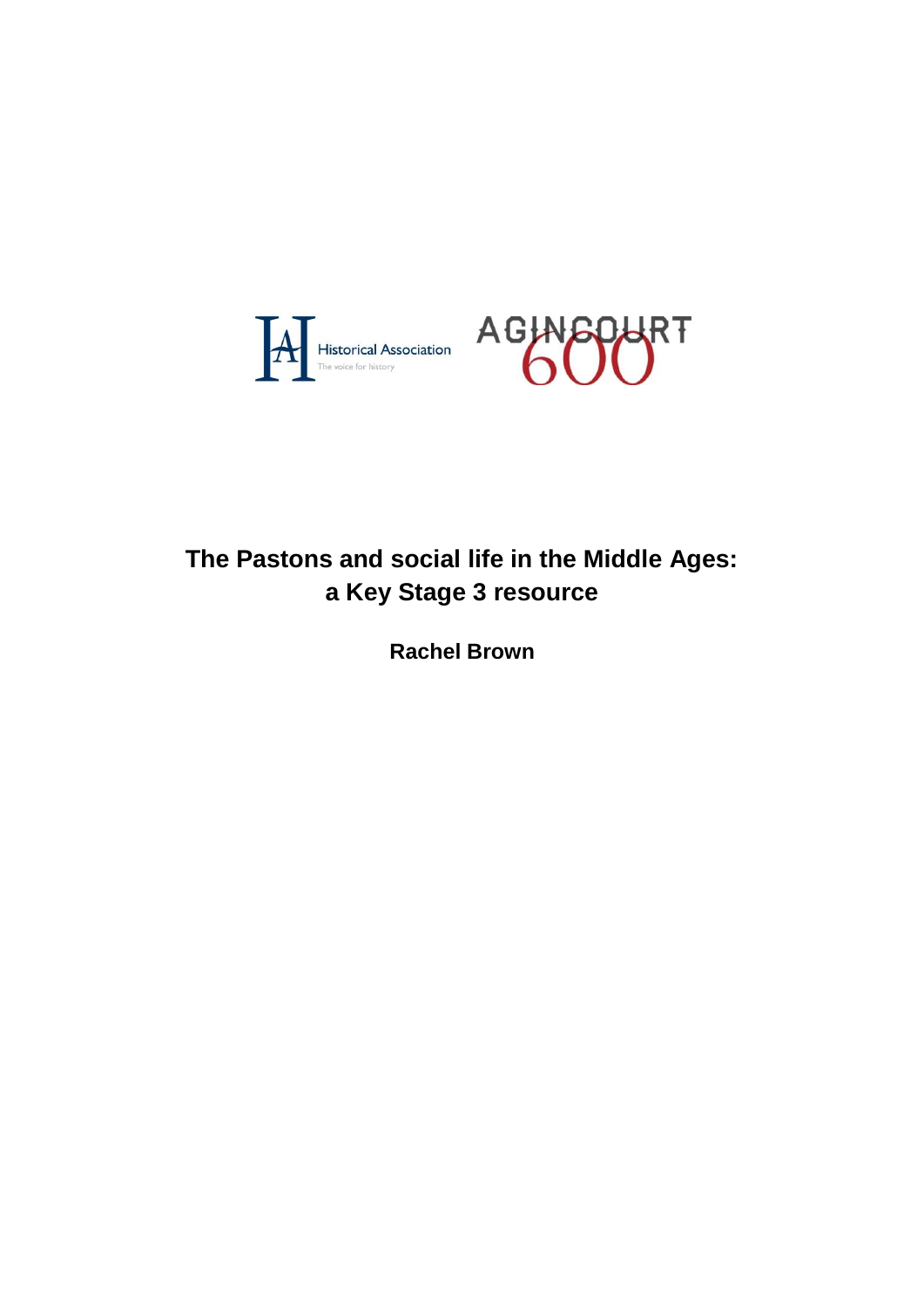# **Introduction**

These resources were developed to introduce Key Stage 3 students to the Paston family, to consider what we can learn from their letters about social life at the end of the Middle Ages and to enable students to see that social life did change across the Middle Ages.

The resources consist of three items, each of which could be an individual lesson, depending on your timings:

- 1. How did the Paston family rise from being farmworkers to knights?
- 2. What can we learn from the Paston family's letters?
- 3. How much had life changed by the end of the fifteenth century?

A family tree, map and other material is provided on the linked PowerPoint presentation.

# **The Paston family**

Most people have heard of the Pastons and their letters but it may help to set out their story.

On the surface, they are a fifteenth-century success story, rising from being small landowners at best to being a successful and wealthy gentry family in Norfolk. John Paston III being knighted after the Battle of Stoke by Henry VII seems to top off that rise to riches and influence. However, their story had many twists and turns, and at the heart of it is their struggle to retain their status as gentry and their lands when local rivals saw opportunities to take over Paston estates, by legal means or by force.

In brief, William Paston, a lawyer and judge, built up their lands though the money he made as a lawyer, but his death left his young, inexperienced heir, John I, struggling to fight off rivals who claimed to be the real owners of the lands that William had bought. What John lacked was a powerful lord to support him, but changes in politics and individuals meant that he had to fight his legal battles largely by himself. Some of their lands were taken by force. John then added to his problems when he claimed that Sir John Fastolf had, on his deathbed, left John Paston his estates, a significant inheritance. This led to more quarrels and lost friends, as John's stubbornness prevented him from finding a way to work with other people. Imprisonment for debt left the family in fear of losing their status as gentry. John I's death in 1465 left his eldest sons, also both called John, to defend the family lands, both in the courts and in sieges. Their hopes increased when they won the support of the Earl of Oxford, who returned to power in the region in 1470, when Henry VI was restored to the throne. The two Johns fought in Oxford's retinue at the battle of Barnet in 1471, but that defeat, Oxford's exile and the deposition of Henry VI by Edward IV left them again without a powerful ally. It was another 14 years of anxiety, ups and downs, before Oxford returned as one of Henry Tudor's key supporters at the Battle of Bosworth in 1485. This victory meant that at last the Pastons had, in the Earl of Oxford, a powerful patron securely in power, hence John III fought for Oxford and Henry VII at Stoke in 1487 and was knighted, securing the Pastons' status as influential gentry.

Much has been left out of this summary, but hopefully it helps teachers see the outline story.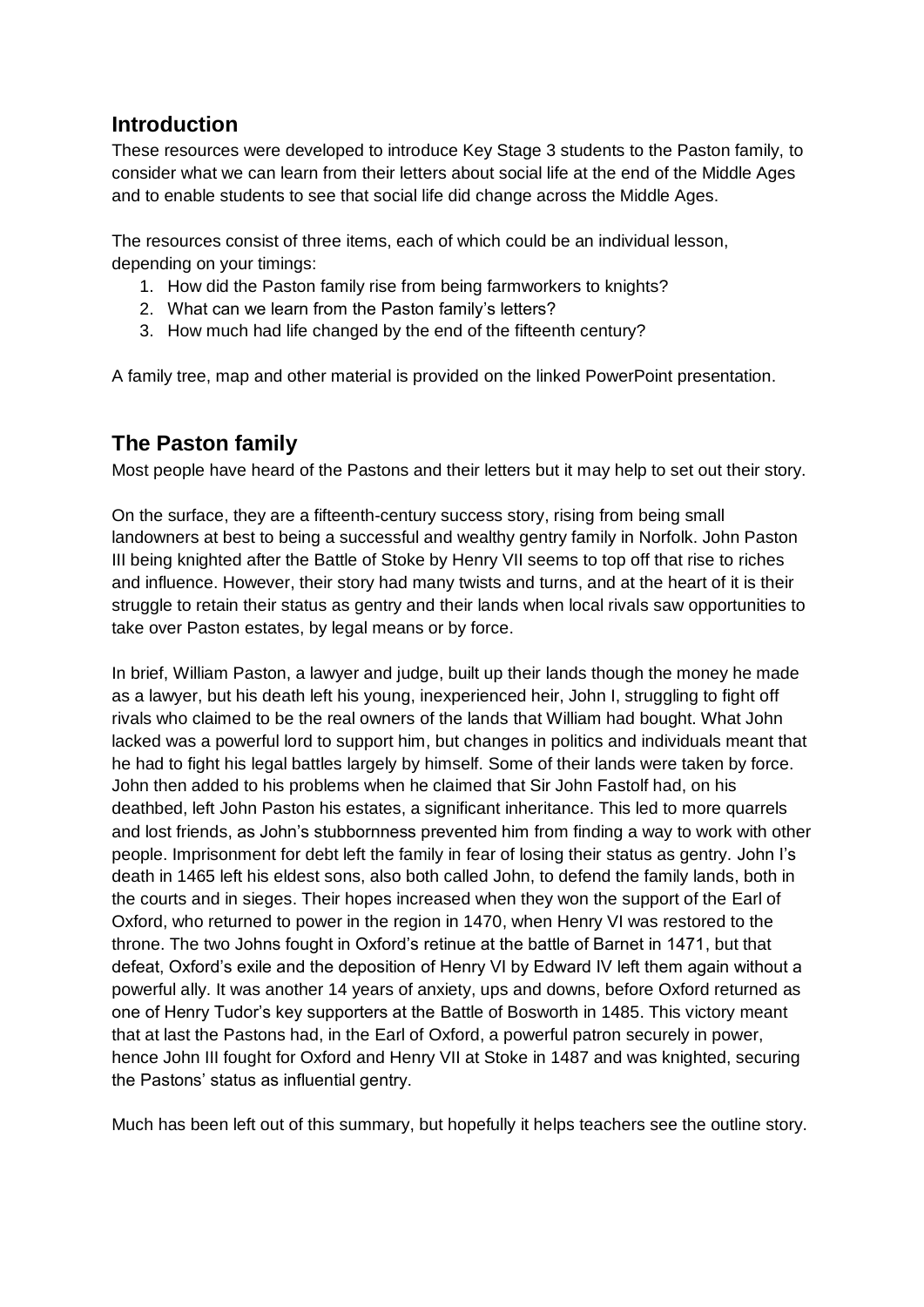# **Why were the Paston family able to rise from being farmers to knights?**

## **Objectives**

- To identify key members of the Paston family and their overall story.
- To familiarise students with vocabulary, e.g. knights, gentlemen, gentry, nobility.
- To identify factors that could change social position.
- To explain why the Paston family were able to rise from being farmers to gentlemen.

#### **Starter**



## **15th century –** *Le Régime des princes* **(Gilles de Rome)**

- What are the people doing in this picture?
- What social positions can you see? (Point at which medieval hierarchy could be included if not already taught.)
- How easy do you think it would be to move from one position to another?

## **Task 1: Familiarity with the Pastons**

Split the class into two and give each a full set of names (see list below) and, ideally, named tabards. Ask students to use the Paston family tree (see PowerPoint) to sort themselves into a physical family tree. Students then explain their relationships to each other and to the teacher, prompted by questions if needed.

Names: Clement Paston, Beatrice Paston, William, Agnes, John I, Margaret, William II, John II, John III, Margery Brews, Margery Paston, Richard Calle.

## **Task 2: Plotting the family story**

- Students read cards 1-16 and place them in chronological order onto a living graph, showing the changing pattern of the Pastons' status.
- Discussion questions:
	- o Option 1: Where are the turning points in the Pastons' story? This can lead into identifying the factors that caused the family's fortunes to change – both positively and negatively.
	- $\circ$  Option 2: Can you find examples of when marriage/patronage/deaths/property was a turning point, and was it positive or negative?
- How quickly did the family's fortune change? How would you describe parts of your graph? Key words – rapid, slight, steady, positive, negative.
- Which family member was the most important in changing the Pastons' status? (Optional extra of bringing in the physical family tree again, where family members could argue over their relative importance; alternatively, students could debate and vote on who was the most important in changing the status of the family.)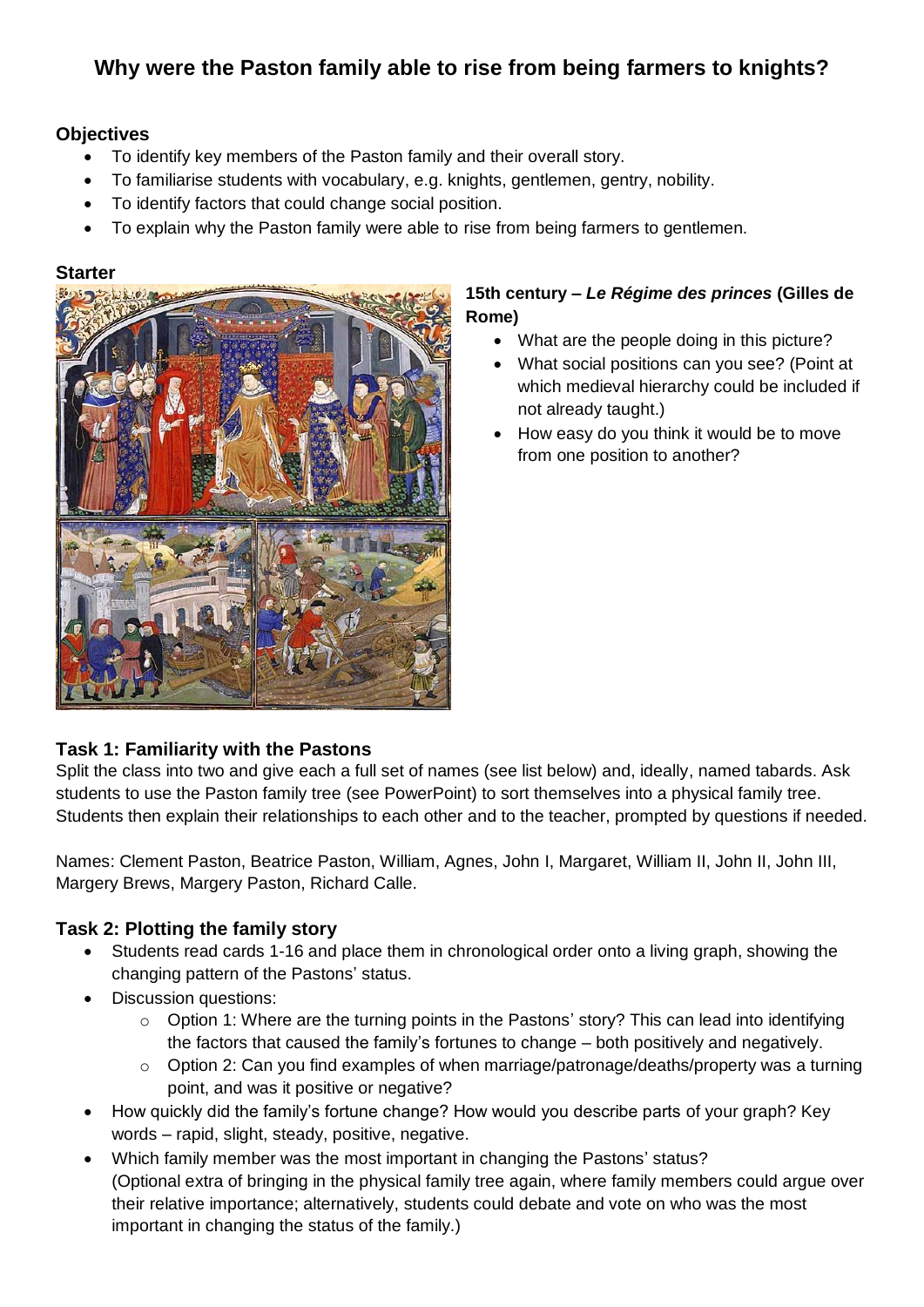## **Task 3/plenary: Written explanation**

Answer enquiry question: Why were the Paston family able to rise from being farmworkers to knights? Students could also do this by explaining which reason (marriage, patronage, deaths or property) was the most important in the Pastons' rise.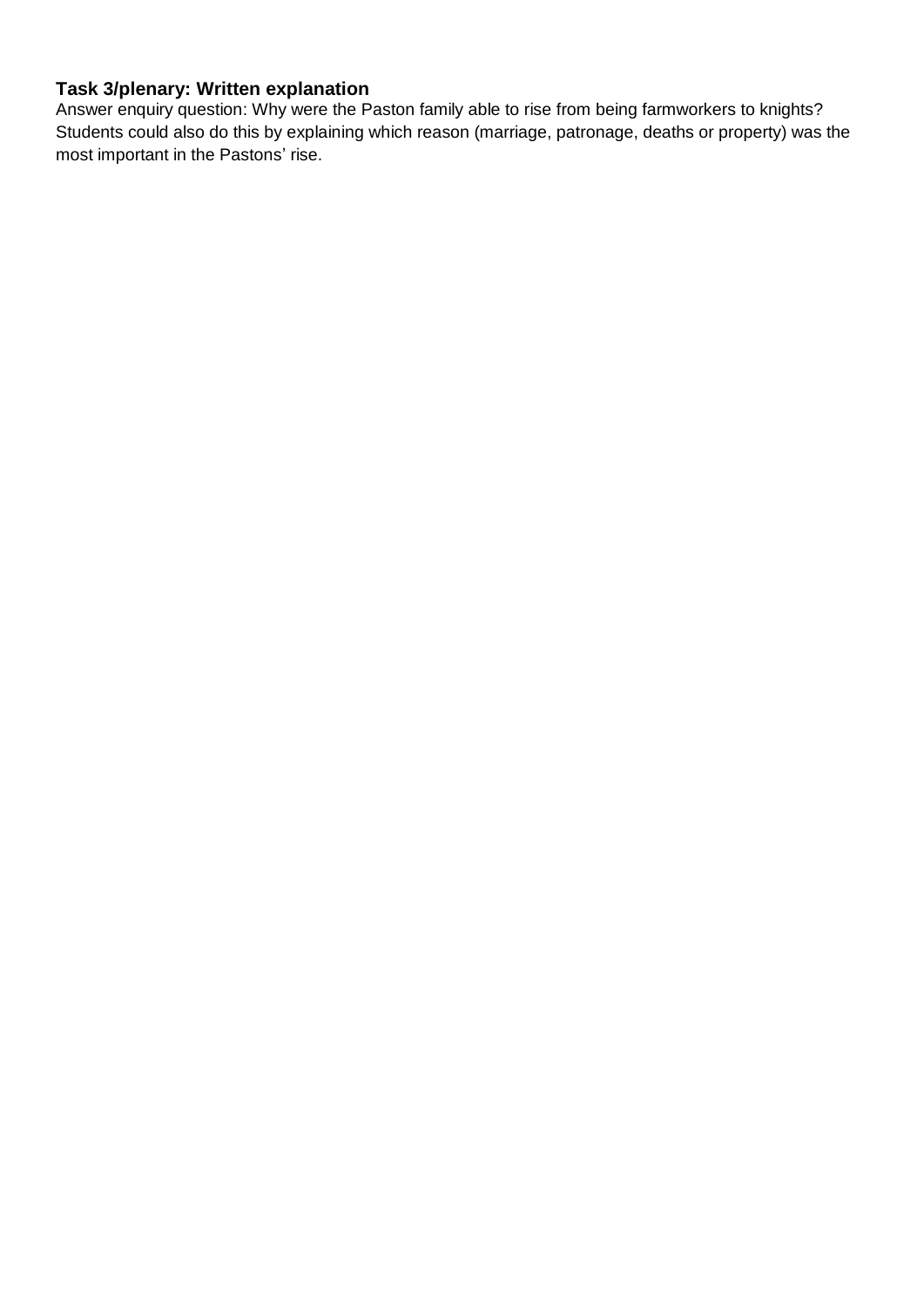|    | 1. Clement and Beatrice Paston lived in the                                           | 2. | Clement and Beatrice's son William was born in                              |
|----|---------------------------------------------------------------------------------------|----|-----------------------------------------------------------------------------|
|    | village of Paston in Norfolk in the late 1300s.                                       |    | 1378 and was educated at a grammar school                                   |
|    | Enemies of the family later said that Clement                                         |    | before he studied law in London. His uncle                                  |
|    | was a villein (a villager who was not free and                                        |    | Geoffrey (who was also a lawyer) probably paid                              |
|    | could not own property). There is no evidence                                         |    | for William's education. William had a very                                 |
|    | that he was a villein but his family had been                                         |    | successful career as a lawyer, starting in 1406.                            |
|    | farmworkers. After nearly half the population                                         |    | He was a legal adviser to important nobles and                              |
|    | died from the Black Death in 1348-9, Clement                                          |    | became one of the leading judges in the                                     |
|    | did buy a good deal of land because there was                                         |    | country. This success was due to his ability and                            |
|    | plenty for sale cheaply. When they died,                                              |    | also to his connections with powerful lords such                            |
|    | Clement and Beatrice were buried inside the                                           |    | as the Duke of Norfolk. This support from                                   |
|    | local church, which is evidence that they were                                        |    | someone high in the social hierarchy to                                     |
|    | among the most important and wealthy                                                  |    | someone below is called patronage.                                          |
|    | villagers.                                                                            |    |                                                                             |
|    |                                                                                       |    |                                                                             |
|    | 3. William's work as a lawyer made him wealthy                                        |    | 4. William married late, aged 42, in 1420. His wife                         |
|    | and he used his money to buy more land in                                             |    | Agnes was no more than 20. She came from a                                  |
|    | East Anglia, including the manor house in                                             |    | wealthy family and her family gave her land in                              |
|    | Gresham. Buying land made him look powerful                                           |    | several more villages to add to the growing                                 |
|    | and he also gained more money from renting                                            |    | Paston estate. This late marriage was a gamble                              |
|    | parts of it out to farmers. It was also important                                     |    | - it meant that William was rich enough to                                  |
|    | for him to be Lord of Paston, the village he was                                      |    | marry a woman from a wealthy gentry family,                                 |
|    | named after, because it made him look                                                 |    | but he risked dying when his son was still                                  |
|    | important - William was keen to hide his                                              |    | young and couldn't defend the family. If this                               |
|    | common background! Buying these lands                                                 |    | happened, the Pastons might lose their status                               |
|    | increased William's status because land                                               |    | and lands again.                                                            |
|    | ownership was the main sign of being a                                                |    |                                                                             |
|    | gentleman.                                                                            |    |                                                                             |
| 5. | William and Agnes's eldest son was called                                             |    | 6. When William died in 1444, however, his eldest                           |
|    | John. William arranged an excellent marriage                                          |    | son John was just 22, and didn't have the                                   |
|    | for John to Margaret Mautby, a Norfolk heiress                                        |    | experience or powerful friends his father had                               |
|    | who brought more land to the Paston family.                                           |    | had. This allowed other families, who were                                  |
|    | Margaret was also related to Sir John Fastolf of                                      |    | jealous of the Pastons' growing power, to claim                             |
|    | Caister, the most important landowner in the                                          |    | that some of the Pastons' property was really                               |
|    | area and a famous soldier in the wars against                                         |    | theirs. For example, the manor at Gresham                                   |
|    |                                                                                       |    |                                                                             |
|    |                                                                                       |    |                                                                             |
|    | France. John's marriage to Margaret made the<br>Pastons' position seem even stronger. |    | was seized by Lord Moleyns, and John<br>struggled for years to get it back. |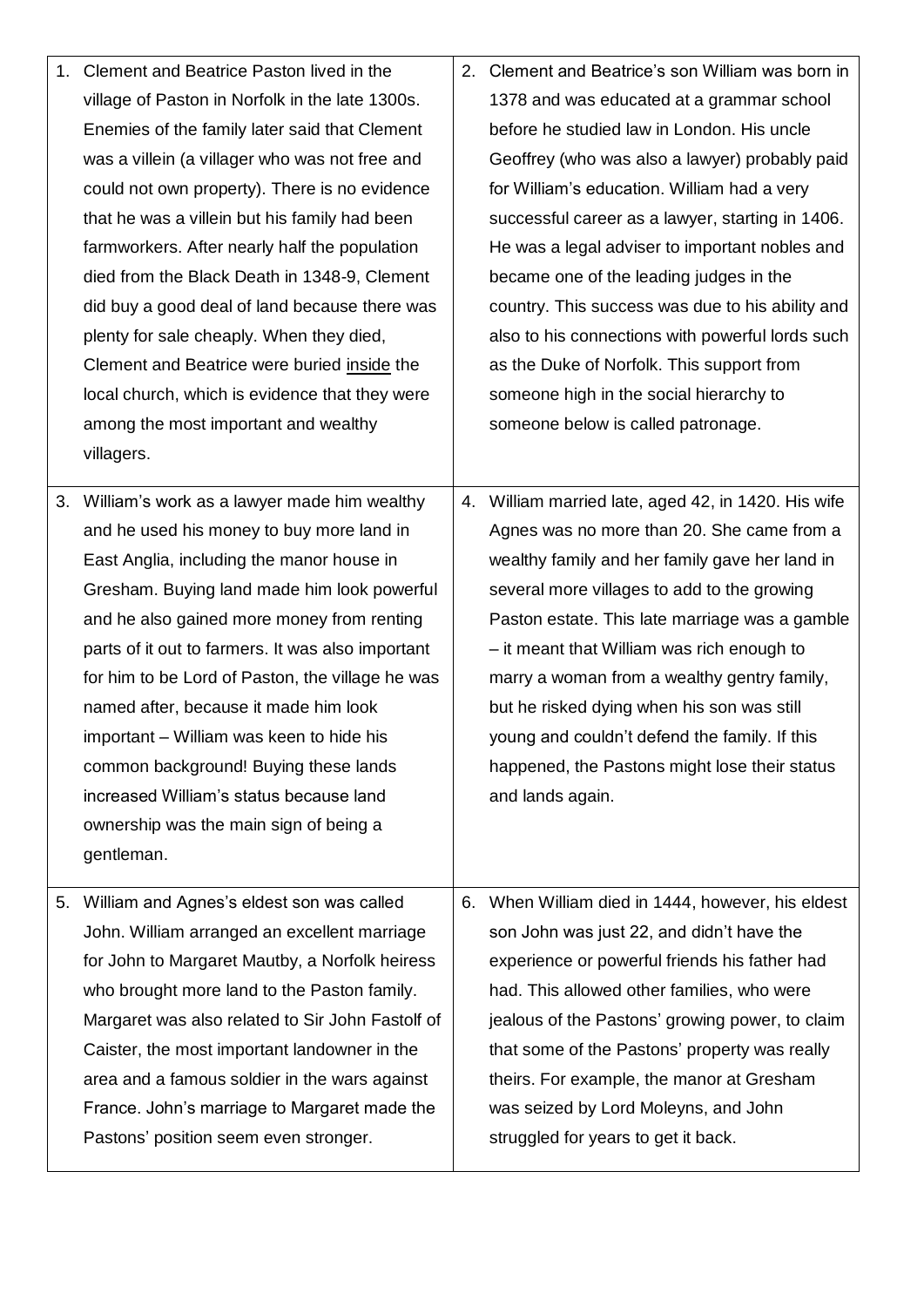|    | 7. At the same time, the Pastons' important friend<br>the Duke of Norfolk lost some of his power to<br>the Duke of Suffolk, who became the most<br>important man in the area. The Pastons tried to<br>ask the king for help in getting their land back,<br>but without support from a Duke it was very<br>difficult.                                                                                                                                | 8. In 1459, Sir John Fastolf died. John Paston<br>claimed that Fastolf had changed his will just<br>before dying to give John Paston all of his land.<br>Naturally this annoyed a lot of people who had<br>expected the land to be theirs! John Paston<br>tried to claim the land but he had a lot of<br>opposition and he lost the most important<br>place, Caister Castle, in a siege in 1462.                                                  |
|----|-----------------------------------------------------------------------------------------------------------------------------------------------------------------------------------------------------------------------------------------------------------------------------------------------------------------------------------------------------------------------------------------------------------------------------------------------------|---------------------------------------------------------------------------------------------------------------------------------------------------------------------------------------------------------------------------------------------------------------------------------------------------------------------------------------------------------------------------------------------------------------------------------------------------|
| 9. | John's eldest son John II, who had been living<br>in the king's court, was knighted. This was an<br>honour, but it didn't help the family in their<br>struggle to take control over Fastolf's land or<br>stop other landowners taking over the Pastons'<br>lands.                                                                                                                                                                                   | 10. The fighting to keep Fastolf's land cost a lot of<br>money – and John was imprisoned in Fleet<br>Prison in London in 1464 and 1465 for not<br>paying his debts! He did not live with the<br>ordinary prisoners but in his own private room,<br>and was treated quite differently - he even had<br>a servant with him. However there was a real<br>danger of the family losing their status and not<br>being regarded as gentlemen any longer. |
|    | 11. John died in 1466, leaving his son John II to<br>continue the battle. However, there was<br>scandal when John II's sister Margery secretly<br>married Richard Calle, the manager of the<br>family's land (and so a servant!), who owned no<br>land himself. The family was afraid that this<br>marriage was evidence that they were not a<br>real gentry family. As punishment, Margery was<br>ignored by the Pastons for the rest of her life. | 12. As the family continued to fight to own Fastolf's<br>land, they struggled to find enough money. This<br>caused a lot of arguments between John II and<br>his mother Margaret; she often accused him of<br>not being as good as his father was at<br>managing their land. The family only survived<br>because of loans given by John II's uncle,<br>William.                                                                                   |
|    | 13. A much better marriage was made by John II's<br>younger brother John III in 1477. He married<br>Margery Brews, who came from an old,<br>distinguished family. The family's fortune<br>seemed to be changing: the year before, they<br>had finally gained control over Caister Castle.                                                                                                                                                           | 14. Disaster struck the family in 1479, when plague<br>killed both John II and his grandmother Agnes.<br>John III now needed to take control, as the<br>Pastons needed more and more money to fight<br>off the competition for Fastolf's lands.                                                                                                                                                                                                   |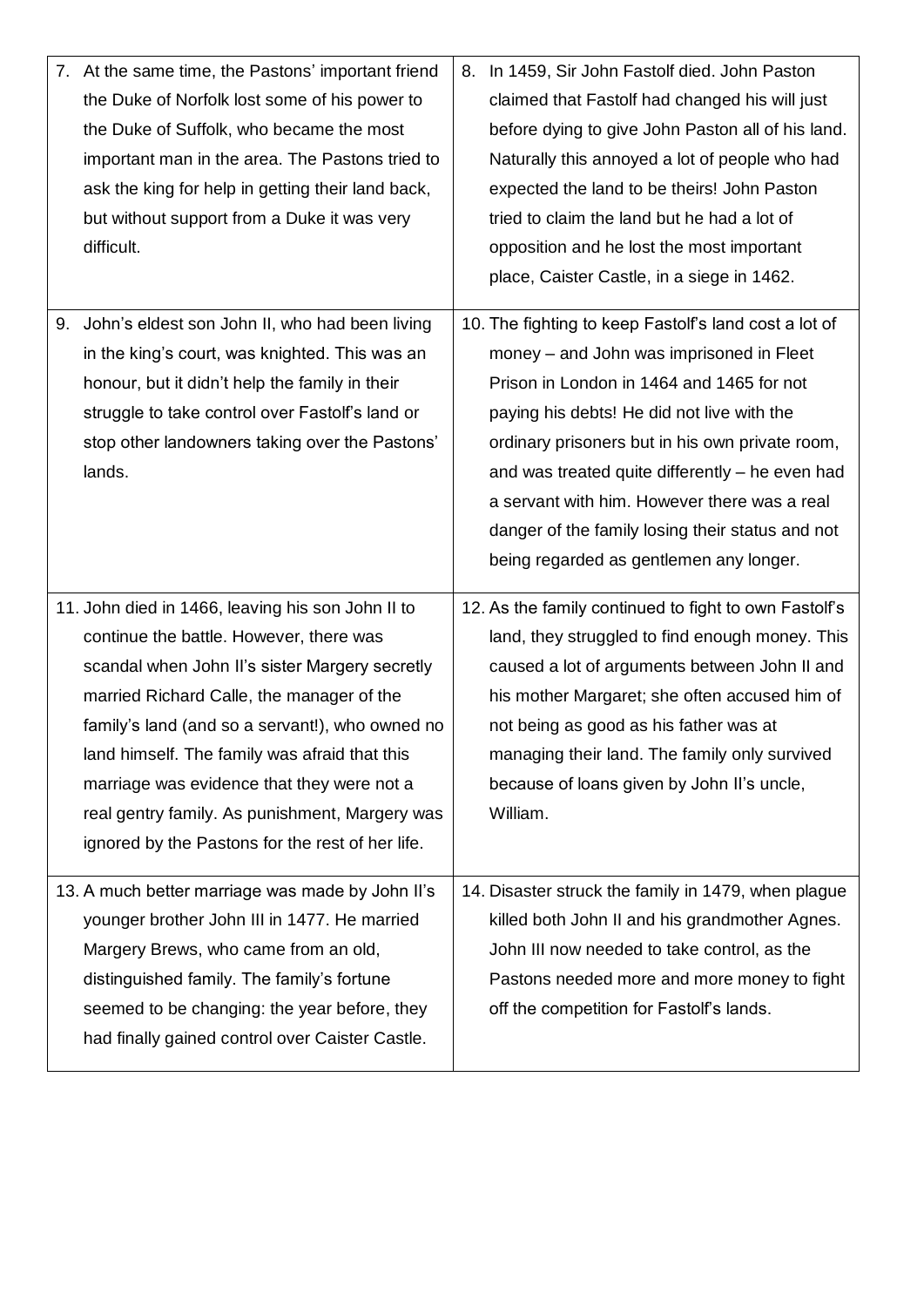15. Henry Tudor (the first Tudor monarch) became king, as Henry VII, in 1485. John Paston fought for King Henry against rebels at the Battle of Stoke in 1487, and he was knighted on the battlefield, becoming Sir John and an important man in the King's court. John also supported the Earl of Oxford, who was now the most powerful man in the region, and in return Oxford helped John. With the support of the King and the Earl, the Paston family finally had money, land and status. 16. While the family's position was now secure, not everyone saw them as important. When Margaret died in 1484, she chose to be buried with her own family (the Mautbys) and not with her husband. She also chose decorations for her tomb showing the importance of her own family's ancestry – not the Pastons'.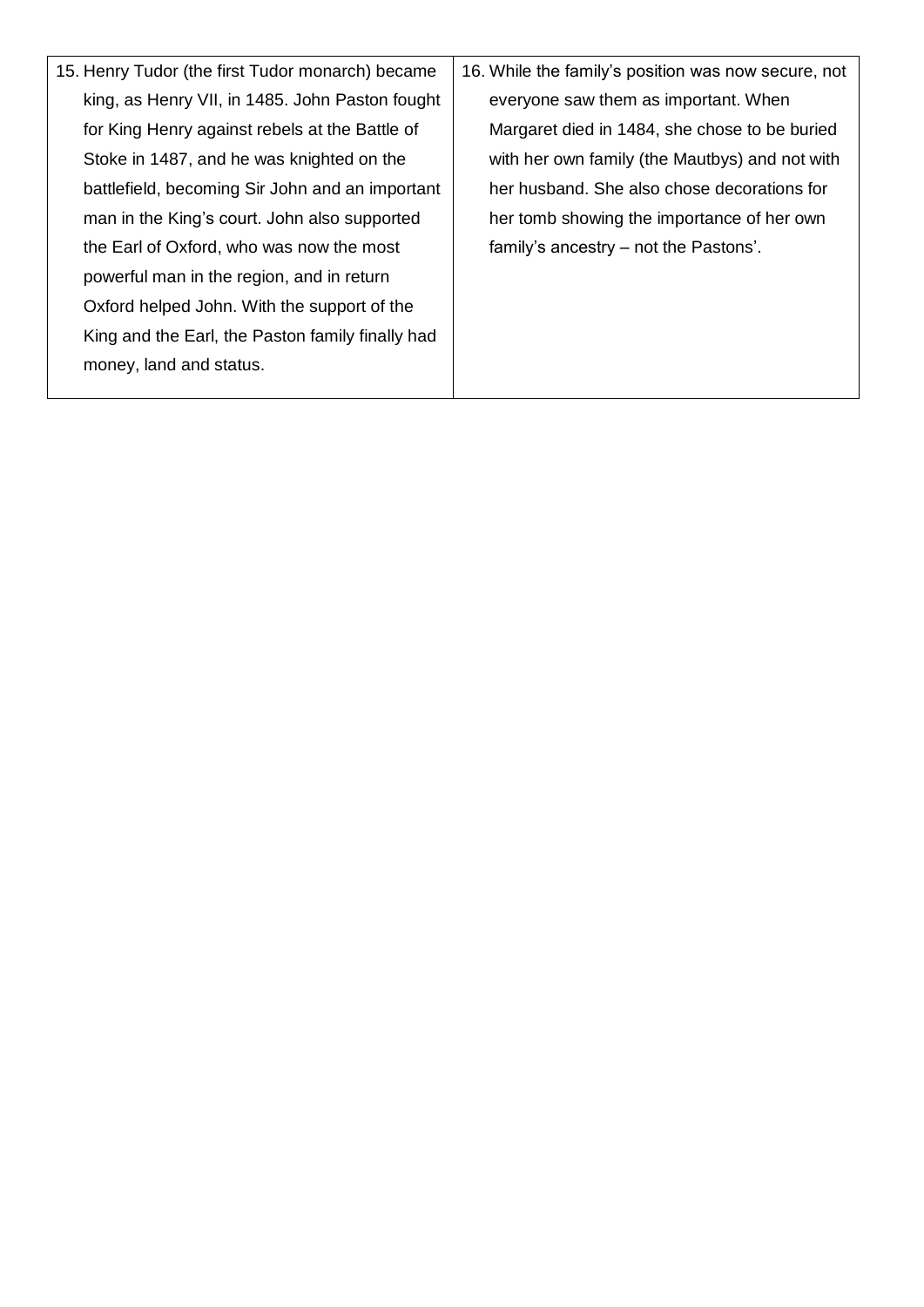## **Objectives**

- To analyse primary sources as evidence of life in the Middle Ages.
- To develop understanding of the skills historians use when handling evidence.

## **Starter**

(This may be one lesson, depending on length of lesson and how long you want to spend on this task)

Students translate original letter (on PowerPoint and transcribed below on separate sheet).

After the correct translation has been revealed, model the process of exploring what can be learned from the letters as an introduction to the second task in the main part of the lesson. Break the letters down into sections, using the glossary as needed, drawing out what can be learned from this letter – if necessary, category by category.

Points to draw attention to:

- What is the relationship between John Paston and the 'gentilwomman'? What does it mean about negotiations? What does this then tell us about some marriages in the Middle Ages?
- What evidence do we have that religion was important to the Pastons?
- What can we learn about the period from the gown that Agnes is asking for?
- Why might Agnes be saying that she could not find a good secretary to write her letter? What does the letter suggest about Agnes' education?

## **Main activity (or follow-up lesson)**

What can we learn from these letters about...?

Students gather information on to mind-map/under subheadings with the following headings:

- Women
- Clothing
- Medicine
- Education
- Religion
- The Paston family and their relationships
- Other

## **Plenary**

Feedback and discussion on what information has been gathered.

- Given what we have found out, what questions do you now want to ask about the Pastons or these topics?
- What kinds of sources could we look at to investigate these questions?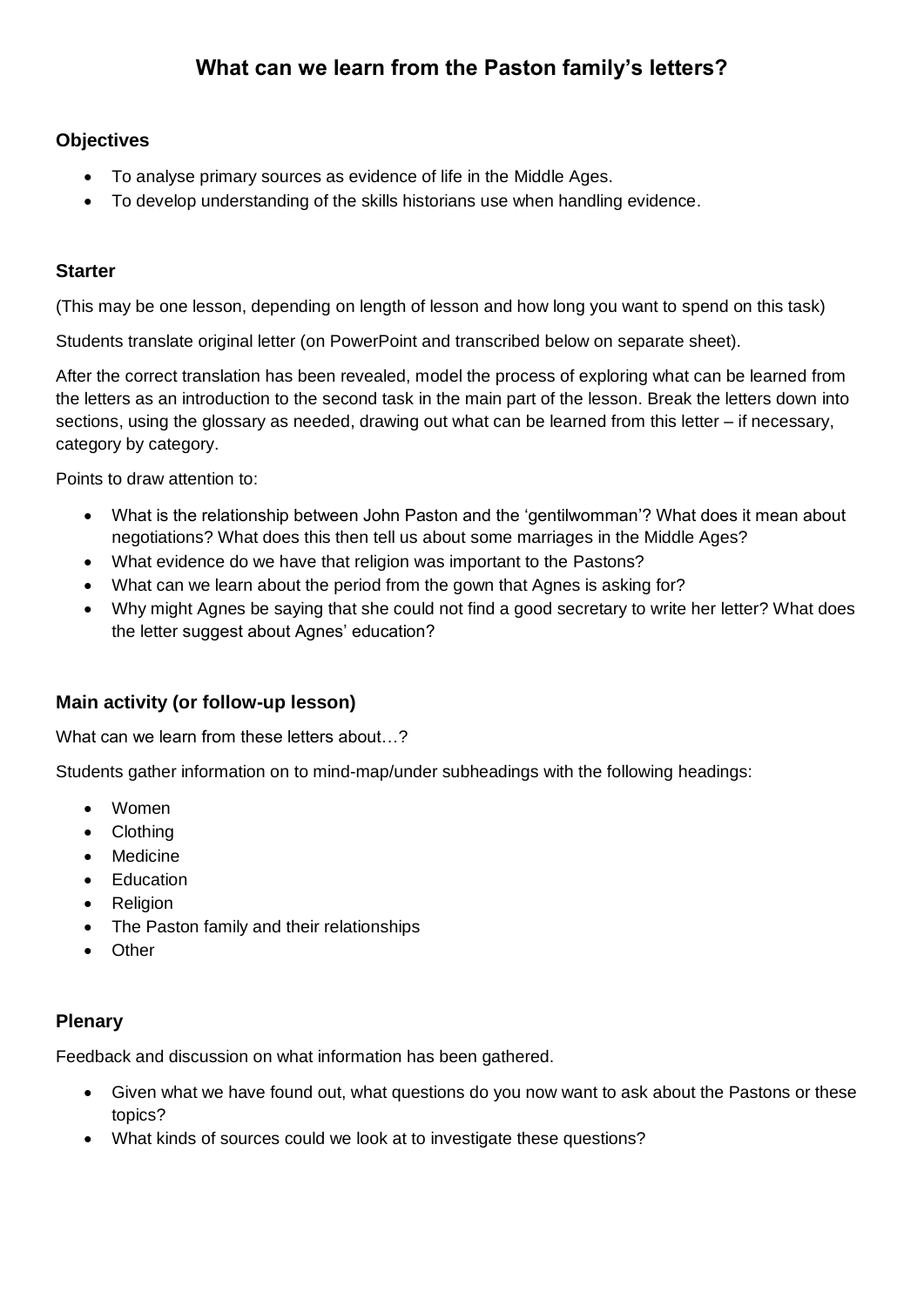## **Translation challenge!**

To my worshepefull housbond Wiliam Paston be þis lettere takyn.

Dere housbond, I recomaunde me to yow. Blyssyd be God, I sende yow gode tydynggys of þe comyng of þe gentylwomman fro Redham þis same nyght. And as for þe furste aqweyntaunce be-twhen John Paston and þe seyde gentilwomman, she made hym gentil chere in gyntyl wyse and seyde he was verrayly yowre son. And so I hope þer shal nede no gret treté be-twyxe them. þe vicar of Stocton toold me yif ye wolde byin her a goune, here moder wolde give her a furre. þe goune nedyth to be had, and of coloure it wolde be a blew or ellys sanggueyn. Yowre stewes do weel. The Holy Trinité have yow in gouernaunce. Wretyn at Paston in haste þe Wednesday three weeks after Easter, for lack of a good secretarye. Yowres, Agnes Paston

Your task is to modernise this medieval letter so that it makes sense. Use the spaces below each line to write your translations.

- 1. Wherever there is the letter 'þ' it is actually a 'th' so replace 'þe' with 'the', 'þat' with 'that' and 'þer' with 'there'.
- 2. Read aloud with your partner what do some of the words *sound* like they could be? The Pastons would have had an accent similar to the West Country accent, so try it out! Any ideas, write them in the space below each line.
- 3. Use the glossary below for the unfamiliar words.

## **Glossary**

Aqweyntaunce – acquaintance, meeting

Be-twyxe - between

Blew - blue

Chere - entertainment

Goune – gown

Sanggueyn – blood red

Stews – fish ponds

Tret - negotiations

Tydynggys – tidings, news

Verraly – truthfully, honestly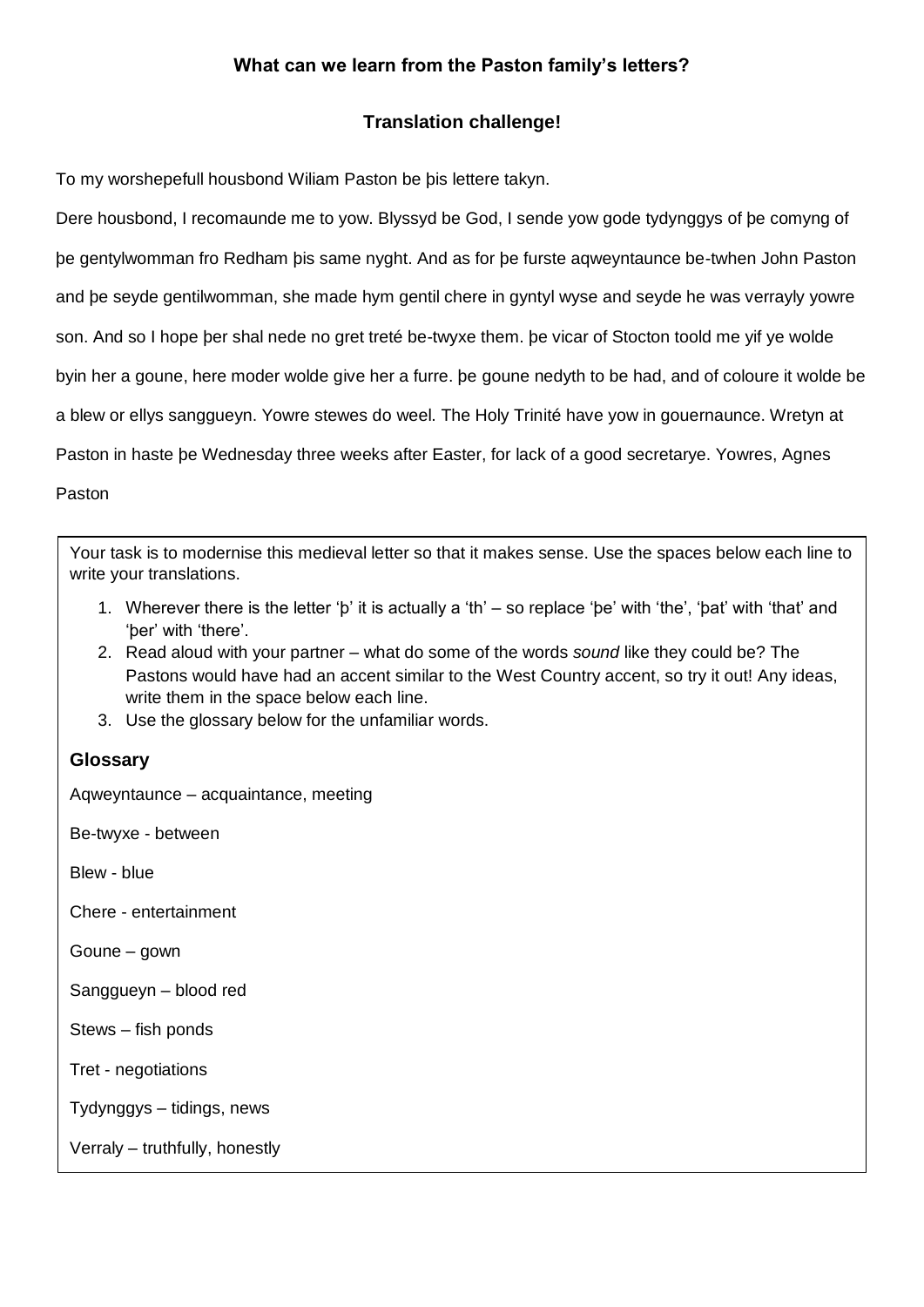#### **Margaret Paston to John Paston I, 1448**

*After the death of John Paston's father, William, other families saw a chance to seize some of the Pastons' land. Margaret is living in the village near to the first house to be seized, Gresham. She is in danger here in case the men defending Gresham (Partridge and his fellowship) decide that they don't want her quite so nearby!*

Right worshipful husband, I recommend me to you, and ask you to get some crossbows, and windases to bend them with, and quarrel; for your house here is so low that no man can shoot out with a long bow, though we really need to. I suppose ye should have such things of Sir John Fastolf if ye would send to him. And also I would ye should get two or three short battle axes to keep inside, and as many jacks, as ye may.

Partridge and his fellowship are so frightened that you would seize the house again that I have been told they have made great ordinance within the house. They have made bars to bar the doors cross-ways, and wickets on every quarter of the house to shoot out at, both with bows and with hand-guns; and five holes have been made knee-high from the plancher that must be for hand-guns, as no man could shoot out of them with a handbow…

I ask that ye will to buy for me 1lb. of almonds and 1lb. of sugar, and that ye will buy some frieze to make clothes for your children. Ye shall have best cheap and best choice of Hay's wife, as it is told me. And that ye would buy a yard of broadcloth of black for a hood for me, of 44d. or 4s. a yard for [there] is neither good cloth nor good frieze in this town. As for the children's gowns, when I have the cloth I shall make them.

The Trinity have you in his keeping and send you good speed in all your matters.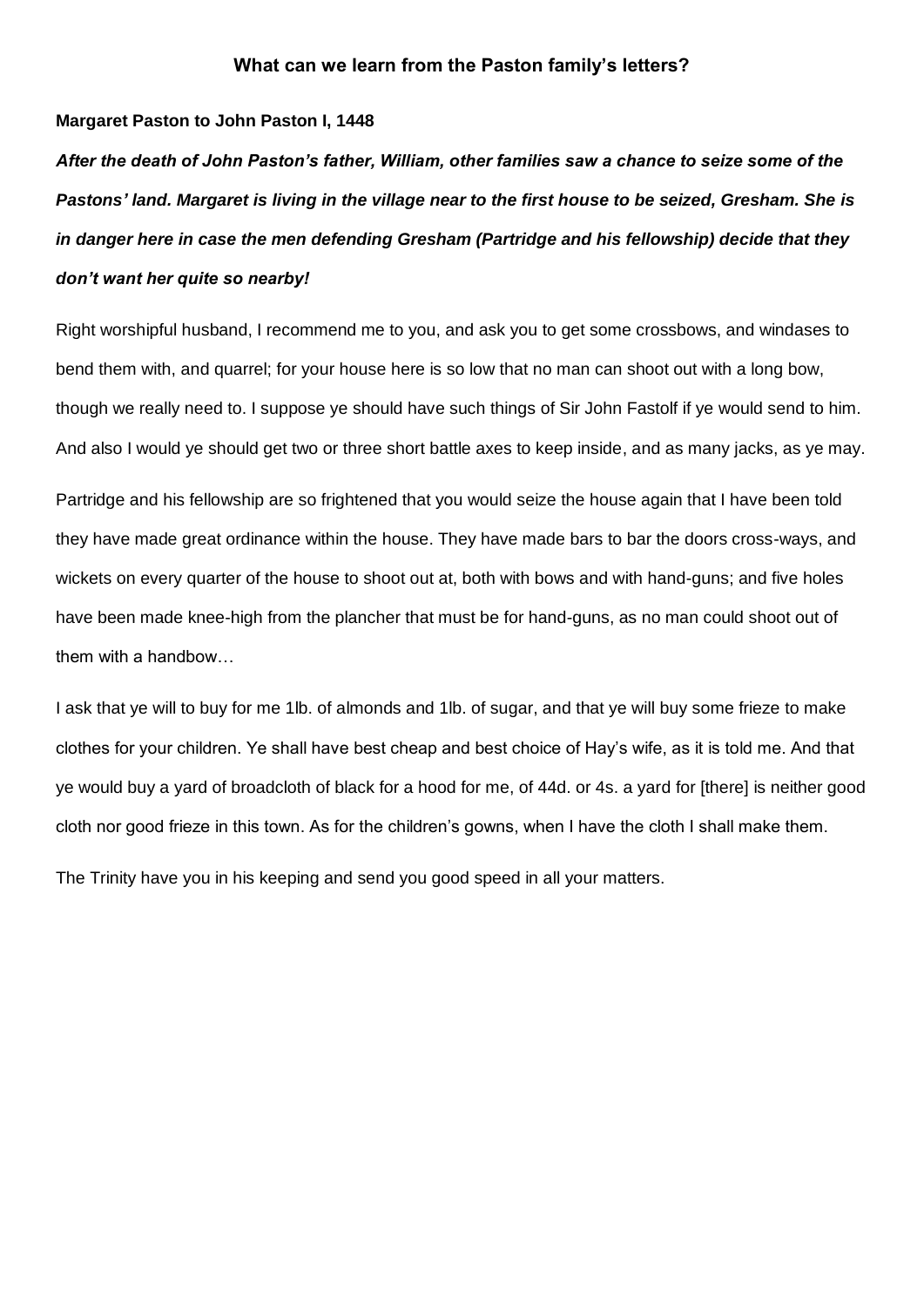#### **Margaret Paston to John Paston I, 1443**

Right worshipful husband, I recommend me to you, desiring heartily to hear of your welfare, thanking God of your recovery from the great disease that ye have had; and I thank you for the letter that ye sent me, for by my troth my mother and I were so worried from the time that we knew of your sickness until we knew you were better. My mother ordered another image of wax in your weight to Our Lady of Walsingham, and she sent money to the four orders of friars at Norwich to pray for you; and I have promised to go on pilgrimage to Walsingham and to St Leonards for you. By my troth I have never been so worried as I was from the time that I knew of your sickness till I knew you were better, and yet my heart is in no great ease and will not be until I hear that you are completely well again.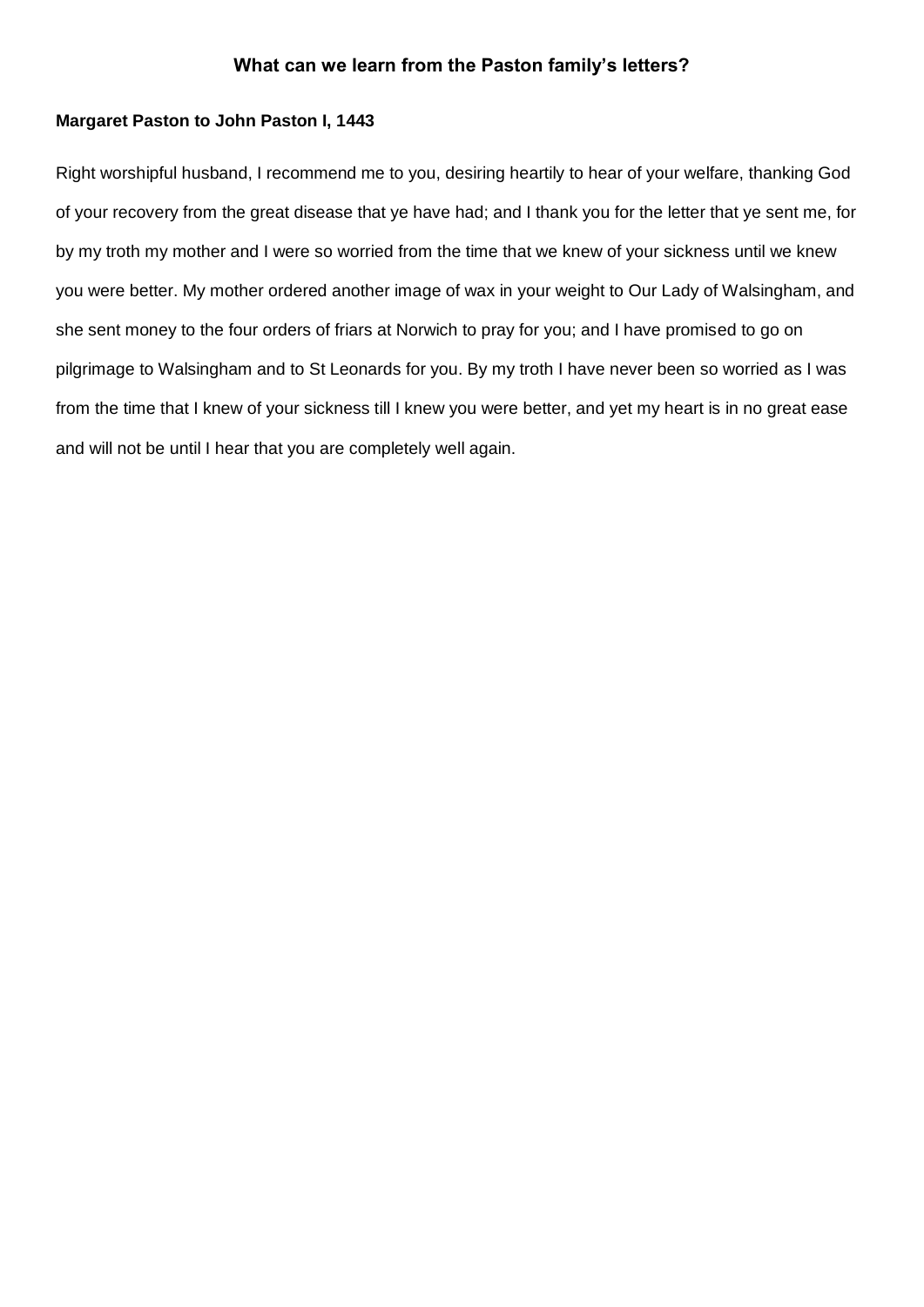### **Elizabeth Clere to John Paston I, 1449**

# *Elizabeth Clere was a close family friend. She is writing to John I on behalf of his sister, Elizabeth, who does not want to marry the man that her family were organising for her to marry.*

…Cousin, I let you know that Scrope hath been in this country to see your sister, and he hath spoken with your mother. And she wants him to show you the indentures made between the knight that married his daughter and him: whether that Scrope, if he were married and had children, if the children should inherit his land or whether his daughter will.

[...] cousin, meseemeth ye might get her a better husband. And if ye can get a better, I would advise you to do it quickly and well, for she was never in so great sorrow as she is nowadays; she may not speak with any man, whoever comes, nor may see nor speak to my man, or with servants of her mother's, without her mother accusing her of behaving badly. And since Easter she has been beaten once or twice a week, and sometimes twice in one day, and her head broken in two or three places.

Therefore, cousin, she hath sent to me in secret and prays that I would send to you a letter of her unhappiness, and pray you to be her good brother, as her trust is in you…

Cousin, I pray you burn this letter and that your men nor any other man shall see it; for if your mother knew that I had sent you this letter she should never love me.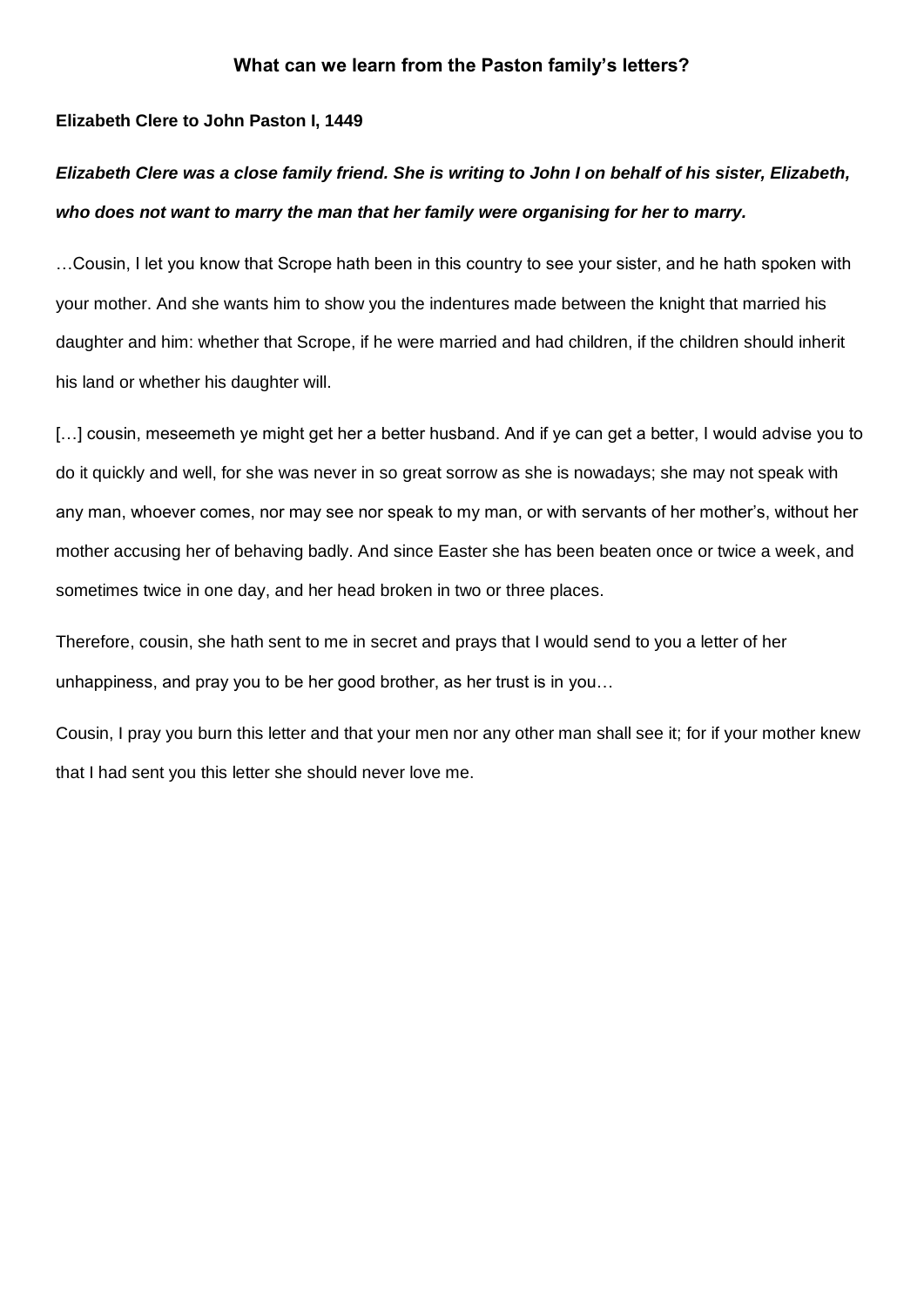#### **Errands to London of Agnes Paston the 28 day of January the year King Harry the Sixth 36**

# *Elizabeth Paston is in London at this time, at Lady Pole's house. Here, she would be helping the household but also learning: manners, music, dancing, needlework and other things.*

To tell Greenfield [her son's tutor] to send me word by writing how Clement Paston does his devoir in his learning. And if he doesn't do well tell him to whip him until he does do well. And say Greenfield that if he will bring him into good rule and learning, I will give him 10 mark for his labour; for I had liefer he were dead than lost for lack of discipline.

Item, to see how many gowns Clement hath. He has a short green gown, and a short musterdevillers gown; and a short blue gown that was made from a long gown, when I was last at London; and a long red gown, furred with beaver, was made this time two years ago; and a long murrey gown was made this time twelve months ago.

Item, to do make me six spoons, of 8 ounces of troy weight, well fashioned and covered with a double coating of gold.

And say Elizabeth Paston that she must work hard, as other gentlewomen do, and help herself with that. Pay the Lady Pole 26s. 8d. for her board.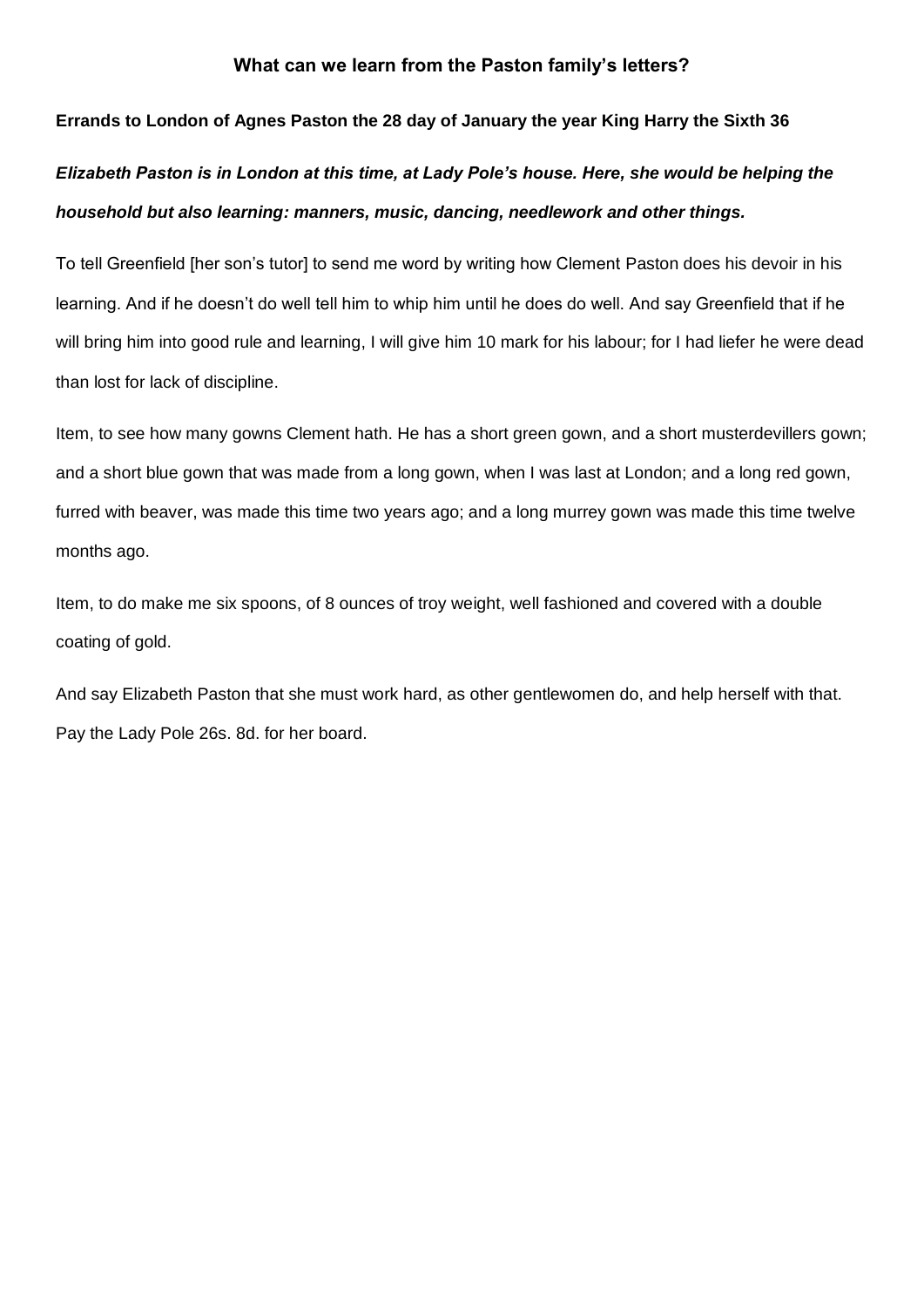#### **John Paston III to Margery Paston, after 1486**

Mistress Margery, I recommend me to you. And I pray you as quickly as possible to send me by the next trustworthy messenger that ye can get a large plaster of your *flos unguentorum* for the King's Attorney, James Hobart; for all his disease is but an ache in his knee. I had liefer than £40 ye could with your plaster help his pain to go. But when ye send me the plaster ye must send me writing how it should be laid to and taken from his knee, and how long it should stay on his knee, and how long the plaster will last good, and whether he must wrap any more cloths about the plaster to keep it warm or not. And God be with you. Your John Paston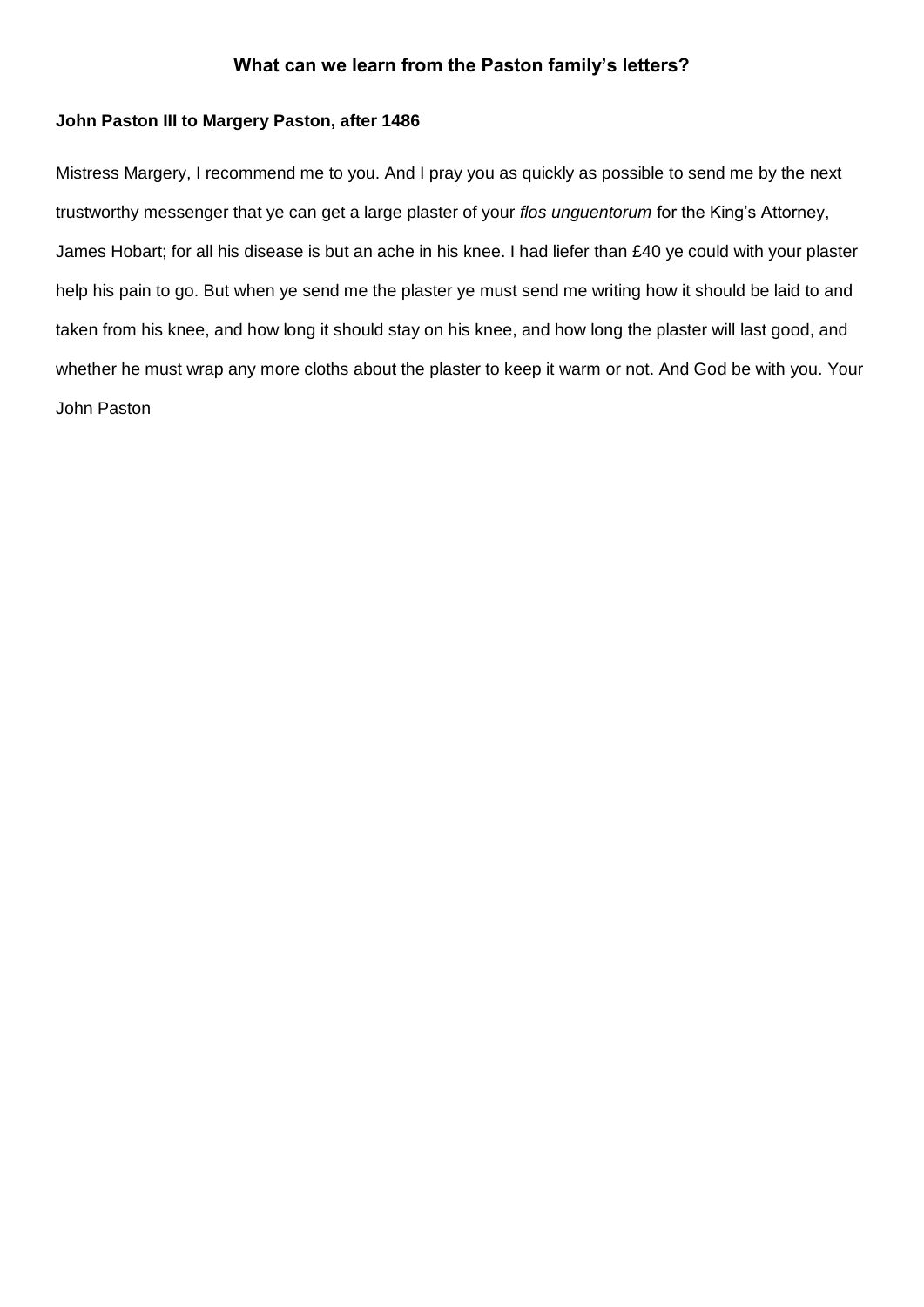#### **William Paston III to Sir John Paston, 1479**

…. letting you weet that I received a letter from you, containing 8d. with which I should buy a pair of slippers…

Also, ye sent me word in the letter of 12lb. figs and 8lb. raisins. I have not had them delivered, but I am sure they will come, for Alweather told me of them and he said that they were arriving after in another barge.

And as for the young gentlewoman, I will tell you how we met. Her father is dead. There are two sisters and I was at the wedding of the elder sister who told her mother that I was a good man. So it was my good fortune that her mother commanded the younger sister to entertain me, and she did.

And if it pleased you to enquire of her, her mother's name is Mistress Alborow. The name of the daughter is Margaret Alborow; I think she is 18 or 19 year at the oldest. And as for the dowry, the money is ready whenever she got married; but as for the house and land, I think not till after her mother's death, but I cannot tell you for certain… but you may know by asking. And as for her beauty, judge that when ye see her, and especially look at her hands, for if it's true what I've been told, she is likely to become fat...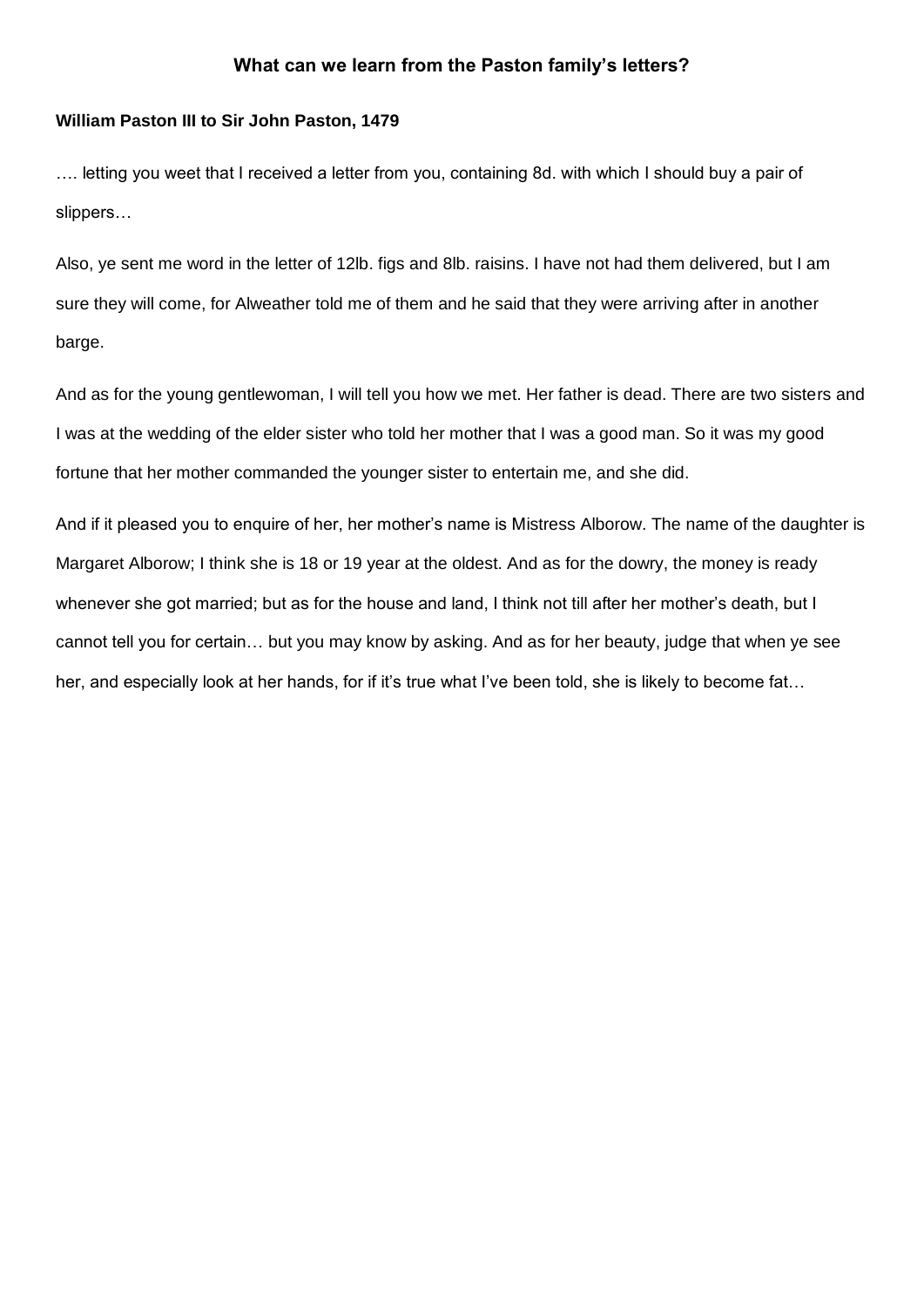#### **Margaret Paston to Sir John Paston, 1475**

… I'm shocked that I have heard nothing from you since you sent me the answer about the £20 for which I have borrowed from my cousin, Clere... And as for the money, I will have to repay it at Midsummer or a fortnight after... By my troth, I don't know not what to do [for money]: the King is so hard on us in this country, both poor and rich, that I don't know how we shall live unless the world improves. God improve it when it is his will. We can neither sell corn nor cattle at any good price. Malt here at but 10d. a coomb, wheat 28d. a coomb, oats 10d. a coomb; and there is little to be got here at this time. William Pecock will send you a bill of what he has paid for you for two taxes at this time.

For God's love, if your brothers go over the sea, advise them as best you can about their safety. For some of them are only young soldiers, and know very little what it means to be a soldier, and to suffer as a soldier should do. God save you all, and send me good news of you all. And quickly send me word of how you are, for I shall worry about it for a long time until I hear from you…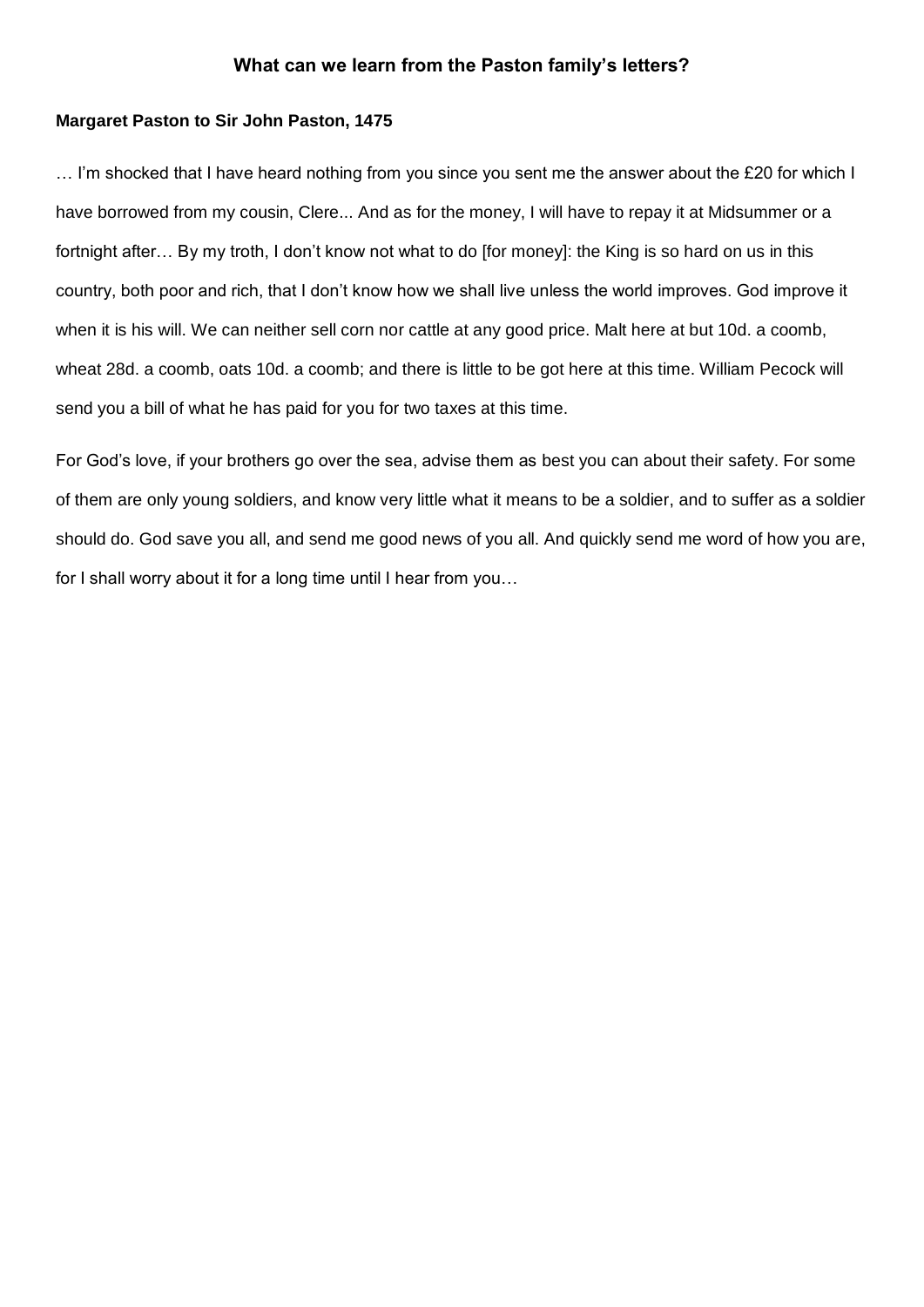#### **Edmund Paston to John Paston III, 1471**

… I pray you to give this money as so: to the Principal of Staple Inn 5s. in part of payment; also I pray you to buy me three yards of purple chamlet, prices the yard 4s.; a hat of deep murrey, price 2s.4d.; hose cloth of yellow, I think it will cost 2s.; a girdle of plunket ribbon, price 6d.; four laces of silk, two of one colour, and two of another, price 8d.; three dozen points, white, red, and yellow, price 6d.; three pairs of pattens – I pray you let William Milsent provide them for them… They must be low pattens; make sure that are long enough, and broad around the heel…

Also, sir, my mother greets you well, and sends you God's blessing and hers, and prays that ye will buy her a runlet of wine out of the galley; and if you have no money she says that ye should borrow from our brother Sir John, or of some other friend of yours, and send her word as quickly as ye have it and she shall send you the money. And if ye send it home, she says that it should be wrapped in strong cloth, to stop the carriers from drinking it on the way…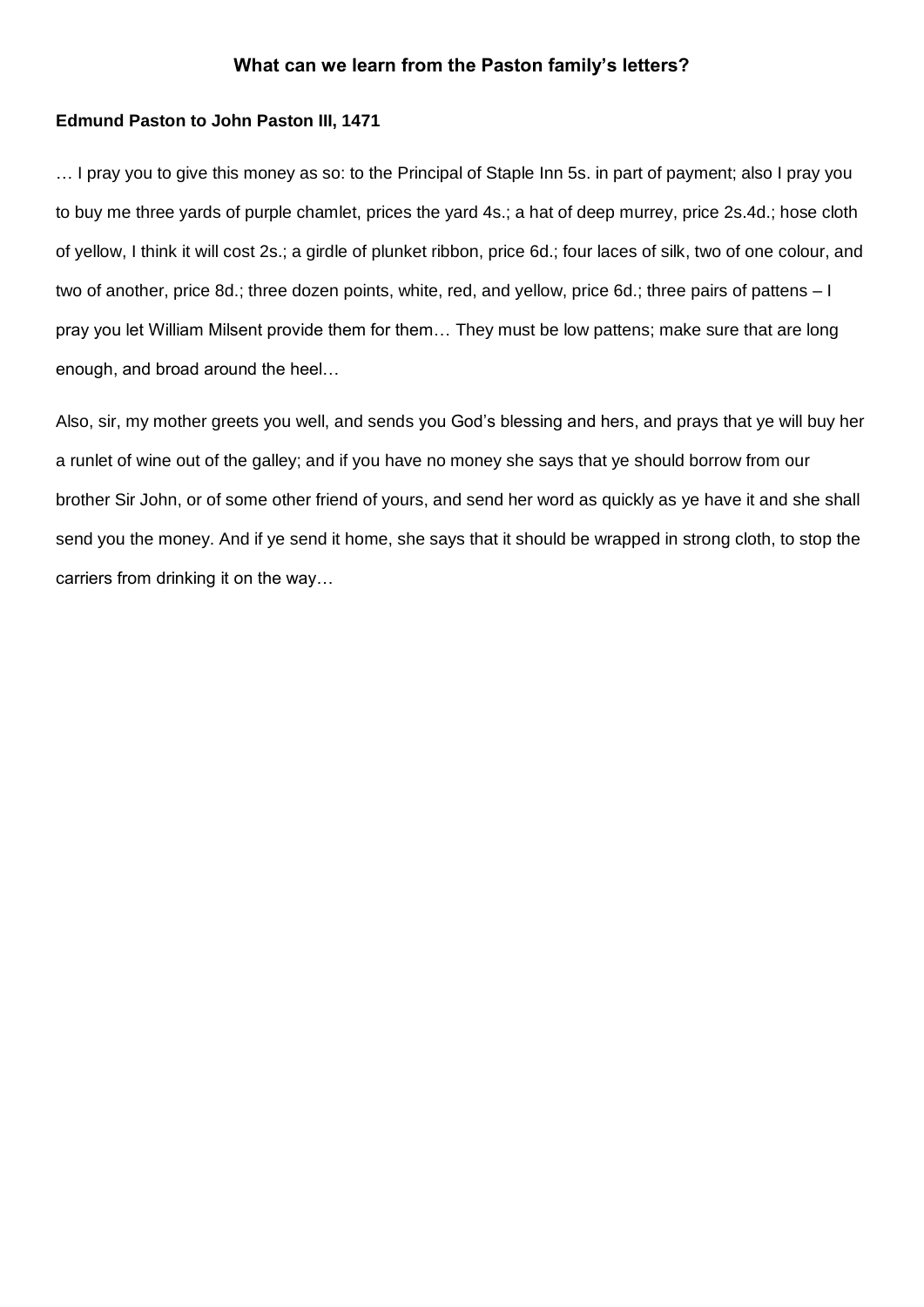# **Glossary**

| by my troth      | I swear                                                                 |
|------------------|-------------------------------------------------------------------------|
| chamlet          | A kind of fabric                                                        |
| devoir           | Duty                                                                    |
| dowry            | The amount of money or property that a bride brings to the marriage     |
| flos unguentorum | Ointment made from flowers                                              |
| friars           | <b>Monks</b>                                                            |
| frieze           | A rough woollen cloth                                                   |
| girdle           | <b>Belt</b>                                                             |
| hose             | Clothes that covered men's legs - they are most similar to tights today |
| indentures       | Legal contracts/agreements                                              |
| jacks            | Padded or plated leather jacket                                         |
| liefer           | Rather                                                                  |
| meseemeth        | It seems to me                                                          |
| murrey           | A purple red cloth                                                      |
| musterdevillers  | A grey woollen cloth                                                    |
| ordinance        | Warlike preparations                                                    |
| pattens          | Protective overshoes mainly made of wood                                |
| pilgrimage       | Travel to a religious place to ask for help from God or the saints      |
| plancher         | Floor                                                                   |
| points           | Laces that attach to hose and keep them held up                         |
| pray/prays       | Ask                                                                     |
| quarrel          | Bolt for a crossbow                                                     |
| runlet           | Cask or barrel                                                          |
| troy weight      | A measure of weight used for precious metals and stones                 |
| weet             | Know, find out                                                          |
| wickets          | Loop holes                                                              |
| windases         | Winding devices for drawing crossbows                                   |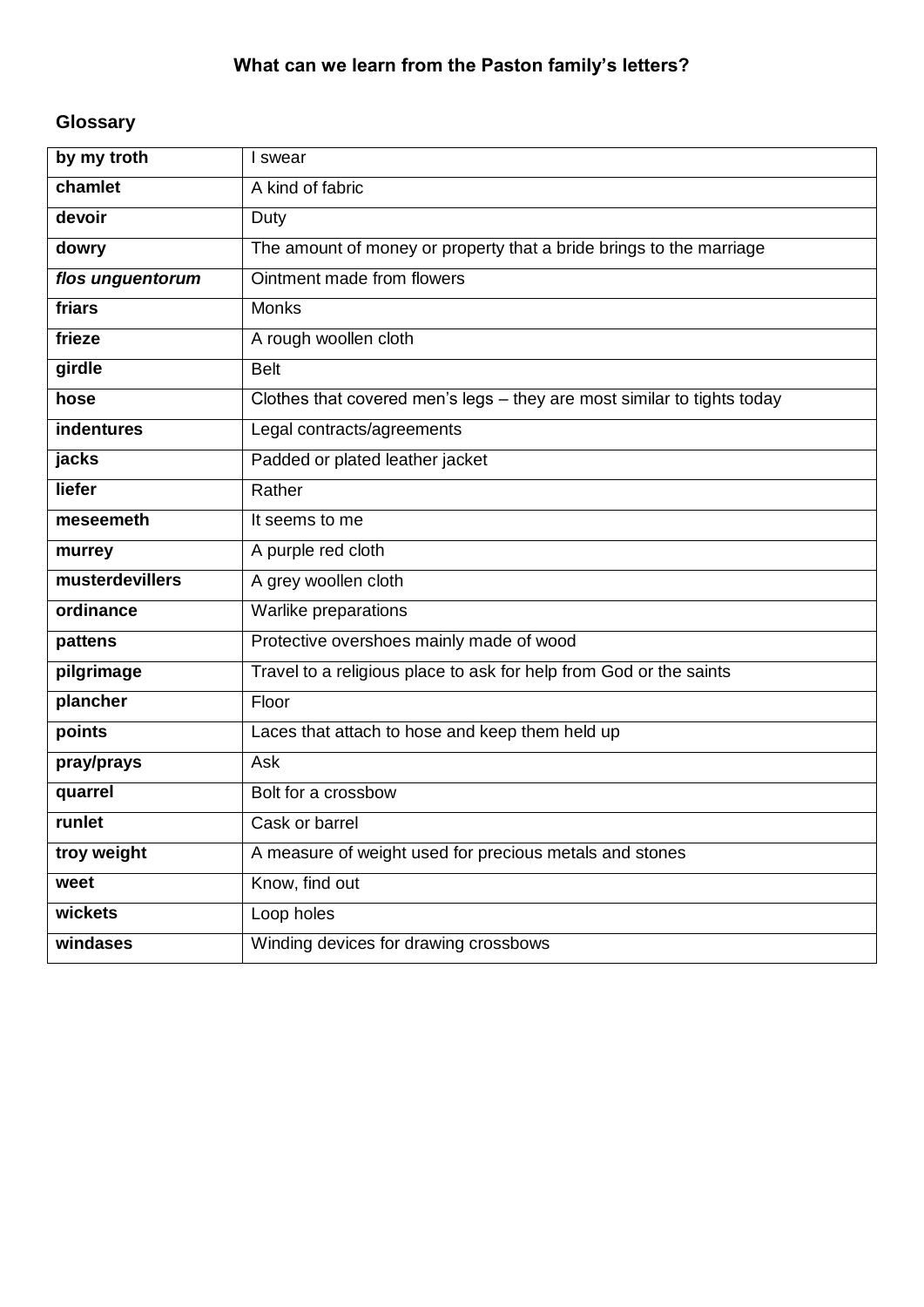# **How much had life changed by the end of the fifteenth century?**

## **Objectives**

- To compare aspects of life in the twelfth to the fifteenth century.
- To judge the extent of change in these different aspects.
- To make and justify a judgement on the amount of change overall.

## **Starter**

Paired discussion – using what students already know about the early Middle Ages, discuss and then write down five things that they think are key features of life at this time (e.g. very religious). Then discuss whether they think that any of these things have changed by the later Middle Ages. The aim to is to find out their preconceptions (and any misconceptions) of the period.

## **Task 1**

This requires the cards and the change diagram. Students are given one card from the six aspects of life (education, work, medicine, clothing, warfare, religion), which they read in pairs before discussing the extent to which there was change in this topic. They then plot their findings on their diagram, with limited change being towards the centre and extensive change being towards the outside; for example, in the diagram below, it shows that religion has experienced less change than warfare. They then need to annotate around the edge a few key points about why they placed their mark where they did.

Before starting this task, there could be a discussion of words used to describe the extent of change, with the whole class coming up with what each line, from centre to outside, signifies, e.g. limited change, significant change and moderate change.

Students then rotate information cards until they have a completed diagram.

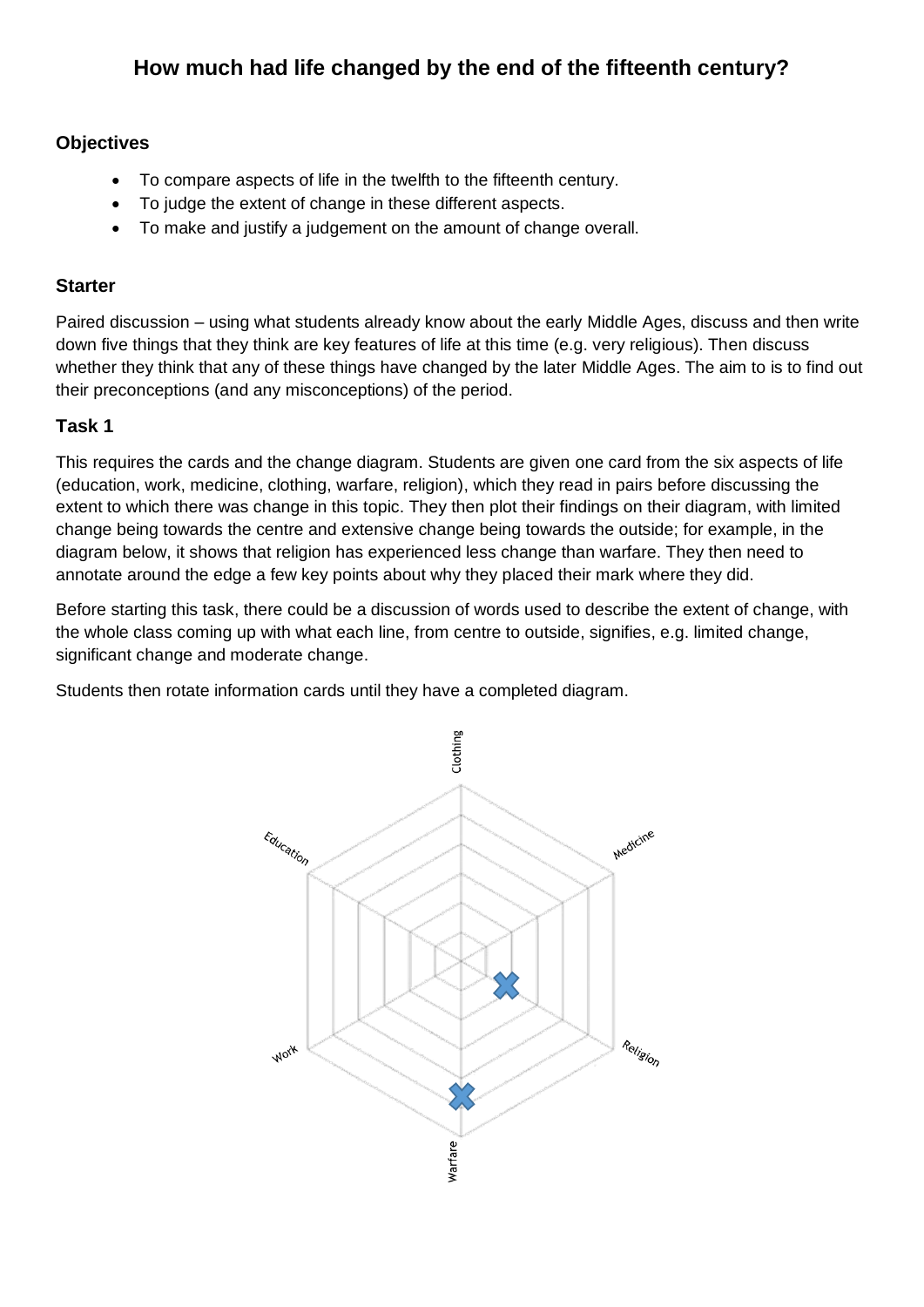## **Task 2**

Feedback and discussion. Example questions:

- Which aspects saw the most/least change? What evidence supports those judgements?
- Why do you think these topics saw the most change?
- Which areas do you think would be the most noticeable to people at the time?
- Are there any links/connections you can make between the different areas?
- Was change always positive?
- Would any changes be more significant **after** the medieval period?
- Overall, how different do you think life was in the later Middle Ages? Has your opinion from earlier (in the starter) changed?

## **Plenary**

Written answer to the enquiry question, utilising the vocabulary of change that was emphasised during the lessons.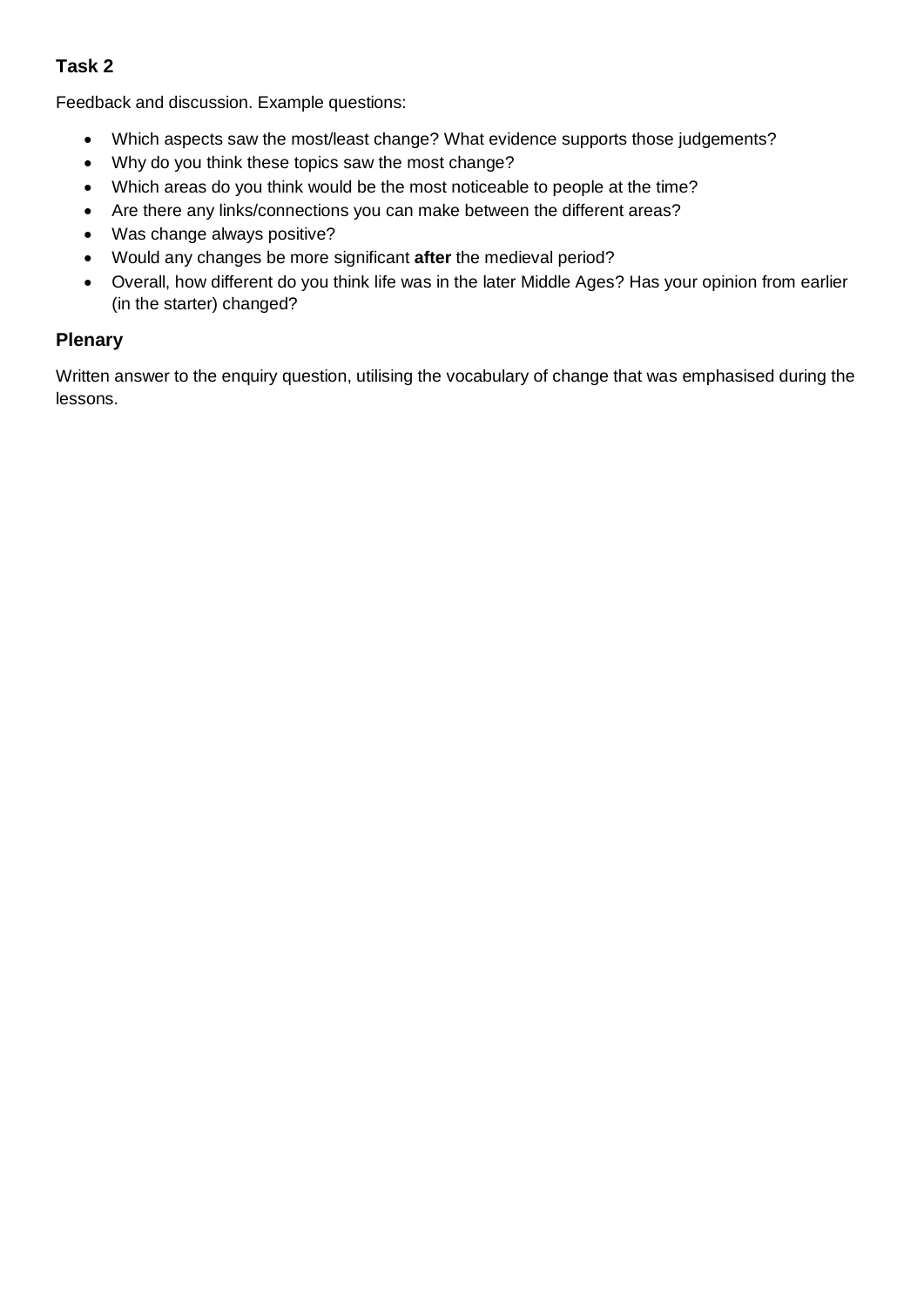#### **Warfare**

As castles became common after the Norman Conquest, a new type of fighting also developed: siege warfare, where the aim was to surround the enemy and cut off their supplies, forcing them to surrender. Medieval kings did not have a full-time army (called a standing army); in the eleventh and twelfth centuries, the nobles agreed to bring their men to fight for the king for an agreed number of days a year. This was in return for the land that the king gave the nobles. By the fourteenth century, kings still had no standing army but now raised armies for wars abroad by making contracts with their nobles, agreeing how many men would join the army and how much they would be paid. In terms of weapons, longbows were proving very effective by the thirteenth century, firing many more arrows a minute than the previously used crossbows. Armour improved hugely from the twelfth to the fifteenth century, and became very effective against longbow fire; however, there were new developments that it couldn't protect a soldier against – for example, gunpowder weaponry, such as handguns and canons. These were used more and more in the fifteenth century, although usually in sieges rather than on the battlefield. Overall, in the twelfth century what mattered was having well-armed and well-trained men to fight; in the fifteenth century, equipment like projectile weaponry was becoming more important, and the style of fighting was beginning to change, from hand-to-hand combat to attacking your enemy from a distance.

#### **Religion**

Religion was important to people throughout the whole of the Middle Ages. In the twelfth century there was a huge increase in the number of monasteries, where monks or nuns would live a life of prayer. People supported these places because of their belief in purgatory; monks and nuns could help your soul get to heaven more quickly by praying for you. People also went on pilgrimages where they could ask for forgiveness for their sins, and crusading was also popular throughout the Middle Ages, although the largest and most famous Crusades took place in the twelfth century. Not everyone was a 'good' Christian though; some questioned what the Church was teaching. These people were known as heretics – for example, the Cathars in the twelfth century and the Lollards in the fourteenth and fifteenth centuries. These people were severely punished by the Church (some by burning). However, most people continued to believe in the teachings of the Christian Church. In the later Middle Ages, the ritual of dying and having a 'good death' became even more important to people because of their fears of the Black Death. Pilgrimage was still popular but the fashionable locations changed; for example, Canterbury (where Henry II had gone on pilgrimage after the murder of Thomas Becket) became less popular than the shrine of the Blessed Virgin at Walsingham in Norfolk. There was also a new religious movement, the friars, who did not live in monasteries but instead lived alongside ordinary people, and preached to teach them about the Bible.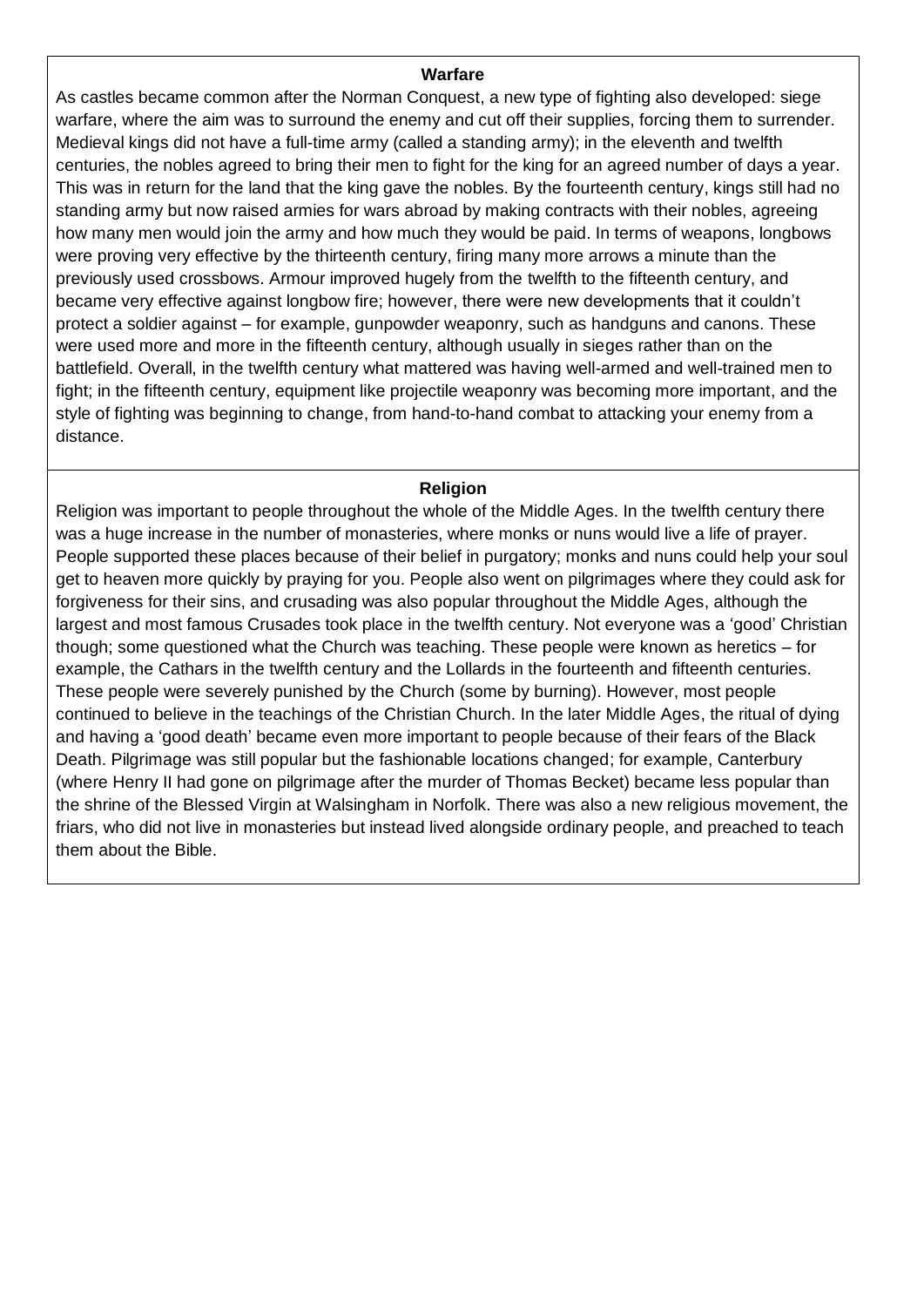#### **Clothing**

Over the whole of the medieval period, what you wore would mostly be down to how much money and status you had: only the rich could afford to be fashionable. Men tended to wear a tunic (a kind of long top) with a shirt and pants underneath, with hose (a cross between tights and trousers) tied onto them. Over the top, a cloak would be worn. Women wore a linen shirt and short-sleeved under-dress (called a kirtle) and hose under a long gown, which was fastened with a belt called a girdle. Fashions changed more quickly as time went on. The sleeves of gowns became longer and looser towards the fifteenth century, and the shape of the dresses became much slimmer. Women's headdresses changed, from being relatively simple and often made of linen, to being tall, 'steeple'-style headdresses. For most people, clothing was made of wool; however, those who could afford it enjoyed imported cloth (foreign trade increased towards the later Middle Ages) like silk and velvet. After the Black Death, people's wages increased, so more people were able to afford bright, colourful and luxurious fabrics. Laws called sumptuary laws were passed by medieval governments from the 1300s onwards, which made it illegal for the less wealthy to wear luxuries such as fur. However, they had to keep renewing these, so people clearly ignored them and wore what they wanted!

#### **Education**

It is likely that very few people were literate in twelfth-century England; literacy was limited to monarchs, those who needed it for their work or those rich enough to afford an education. However, in the thirteenth century, monarchs and the Church began to keep a huge number of records for all sorts of things letters, accounts, planning for war, land ownership – which required huge numbers of clerks to write. This shows that literacy was increasing. Schools existed during the Middle Ages for the education of men who would become priests; however, by the fifteenth century, new schools were being founded that were not just attended by people who would work for the Church. One of the most famous of these schools was Eton. There was also a huge increase in the number of colleges at Oxford and Cambridge, and nobles increasingly sent their sons there for an education, especially in law. This growth in literacy (around 40% of people could read by 1500) increased the demand for books, which included books on prayer, the law, poetry, romances and history. At first, these were copied by hand and were very expensive, but in the late fifteenth century, William Caxton brought the first printing press to England, making books cheaper and more common. In the middle of all this there was also an important change in language, from French and Latin (for records) to English, both spoken and in writing. The education of girls outside of the house was very rare across the whole period, but some girls were well-educated and owned and wrote books.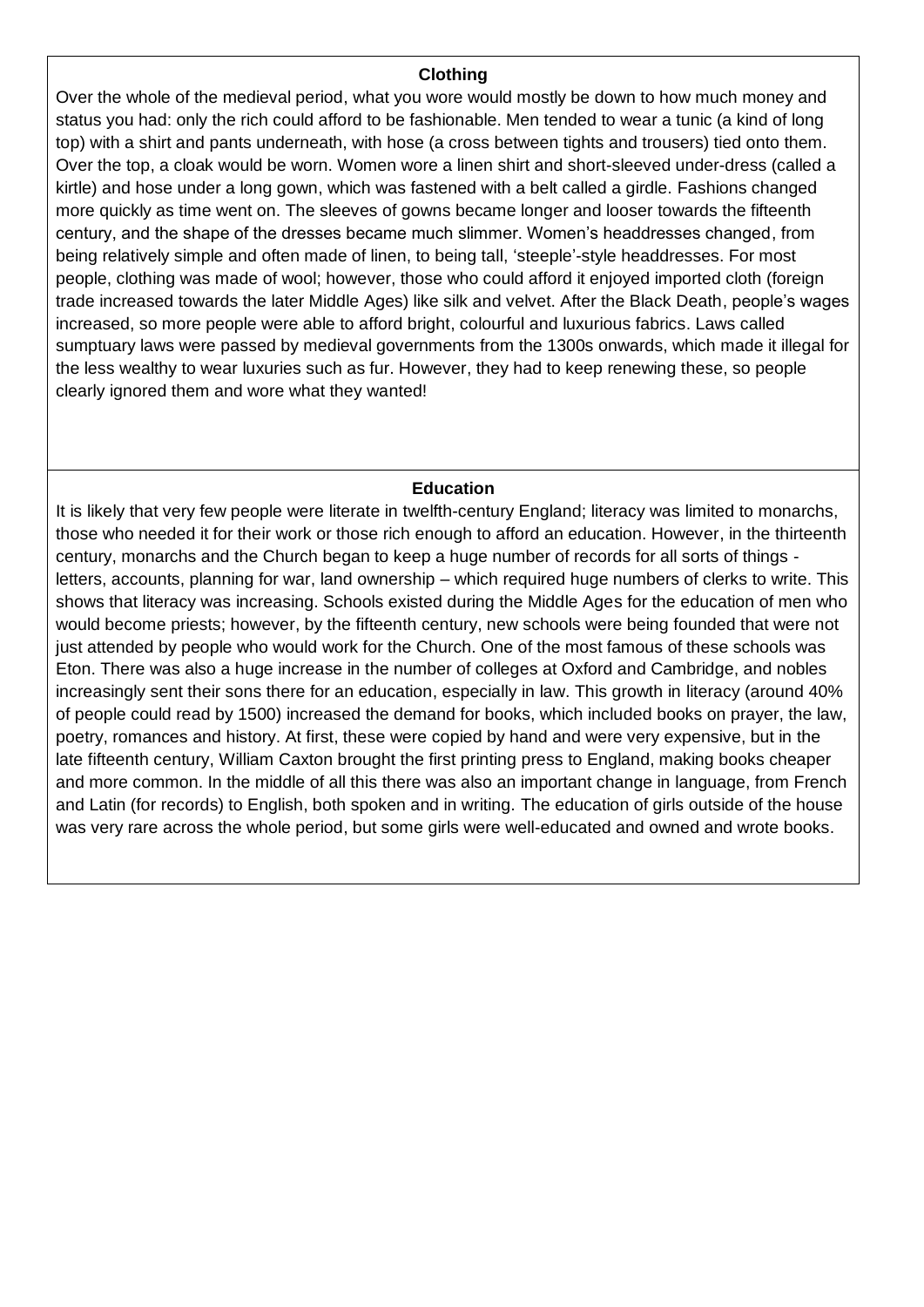#### **Medicine**

Medicine was still strongly influenced by the work of the Greeks and the Romans, and this continued throughout this period and long after. Medicine in the twelfth century was often viewed with suspicion that people were attempting to undo God's work, although this was also when students began to study medicine in universities. There were many diseases with no cure because the role of bacteria in causing disease was not discovered until the late 1800s. The most devastating disease was the Black Death, the plague of 1348, although there were many outbreaks after this time. By the fifteenth century, the science of medicine had not advanced a great deal, although there were many practical experiments to identify anaesthetics and find out more about anatomy, including some dissections of dead bodies. As in earlier times, most medical treatment was provided by women, who used treatments passed down from mother to daughter, some of which were helpful. An alternative was to go to a barber surgeon, a new type of craftsman who learned from experience, pulling teeth and performing minor surgery, as well as cutting hair. Bleeding was a popular remedy throughout this time (as it was until the 1800s). While treatments remained similar, public health however saw a lot of change, especially after the Black Death, as individuals and town councils worked hard to keep towns clean, with rakers keeping streets clean and the addition of public latrines (toilets). Exeter was one town that built aqueducts to provide clean water.

#### **Work**

At the start of the twelfth century, almost all of the 'common people' worked as farmers. Some were 'freemen', who were independent and could own land, but others were 'serfs' or 'villeins' who were owned by the local lord. Serfs had to work for three days a week on their lord's land before they could farm food for themselves, and had to ask permission before marrying or leaving the land. From the middle of the fourteenth century, however, repeated outbreaks of plague (the Black Death) and bad harvests halved the population, and meant that there was a shortage of workers. Fewer workers meant that farmworkers could demand higher wages, and serfs could demand their freedom. Additionally, it meant that families like the Pastons could buy some of the surplus land and move higher up the social hierarchy. There was also an increase in other types of work. For example, there was a rise in the number of towns so that by the end of the thirteenth century, almost everywhere was within two hours' walk of a market, meaning that people could sell their excess produce and buy things that were too complex to make themselves (such as belt buckles, knives and nails). This meant that some people began to specialise in making certain products, and others became traders. In these new markets, it was hard to trade by bartering (exchanging products), as people had done before, so coins became common, and soon paying in money became the normal way of doing business.